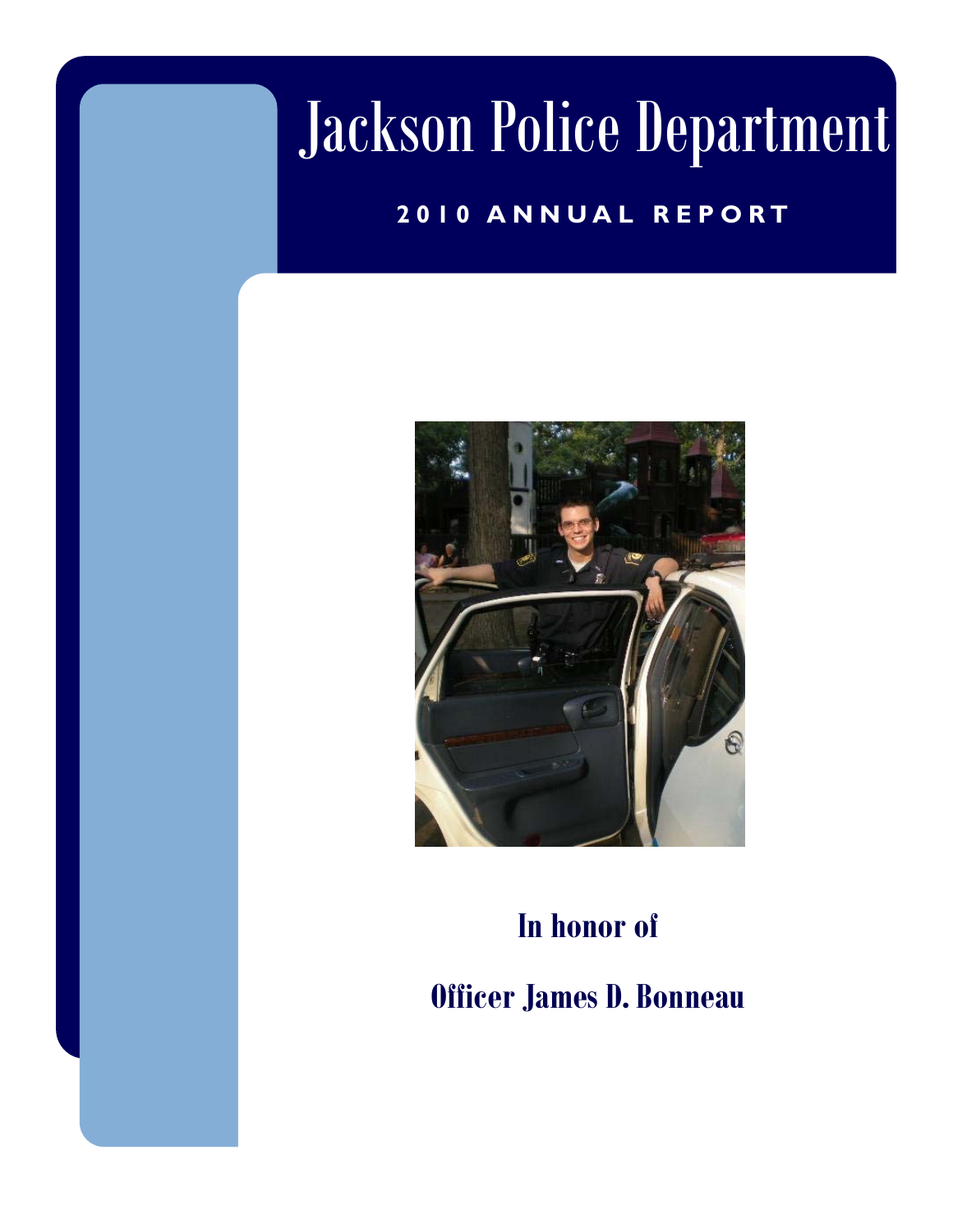#### **TABLE OF CONTENTS:**

| <b>Organizational Chart</b>           | $\overline{\mathbf{2}}$ |
|---------------------------------------|-------------------------|
| <b>Chief's Letter</b>                 | 3                       |
| Department<br><b>Demographics</b>     | 3                       |
| <b>Budget</b>                         | 4                       |
| <b>Complaints</b>                     | 5                       |
| <b>Departmental Awards</b>            | 6                       |
| <b>Employee Listing</b>               | 7                       |
| <b>Patrol Operations</b>              | 8                       |
| <b>Traffic Enforcement</b>            | 8                       |
| <b>Crime Statistics</b>               | 9                       |
| <b>Support Operations</b>             | 10                      |
| <b>Detective Bureau</b>               | 10                      |
| <b>PTO Program</b>                    | П                       |
| <b>Service Desk</b>                   | П                       |
| <b>JNET</b>                           | 12                      |
| <u>Reserve Program</u>                | 13                      |
| <b>Training Officer</b>               | 13                      |
| <b>Records Unit</b>                   | 14                      |
| <b>S</b> chool Liaison Officers       | 15                      |
| <b>Special Response Team</b>          | 15                      |
| <b>Evidence Management</b>            | 16                      |
| <b>Property Management</b>            | 17                      |
| Canine Unit                           | 18                      |
| <b>Honor Guard</b>                    | 19                      |
| <b>Deputy Chief's Letter</b>          | 20                      |
| <b>Use of Force</b><br><b>Summary</b> | 20                      |
| <b>Pursuits</b>                       | $\overline{2}$          |
|                                       |                         |

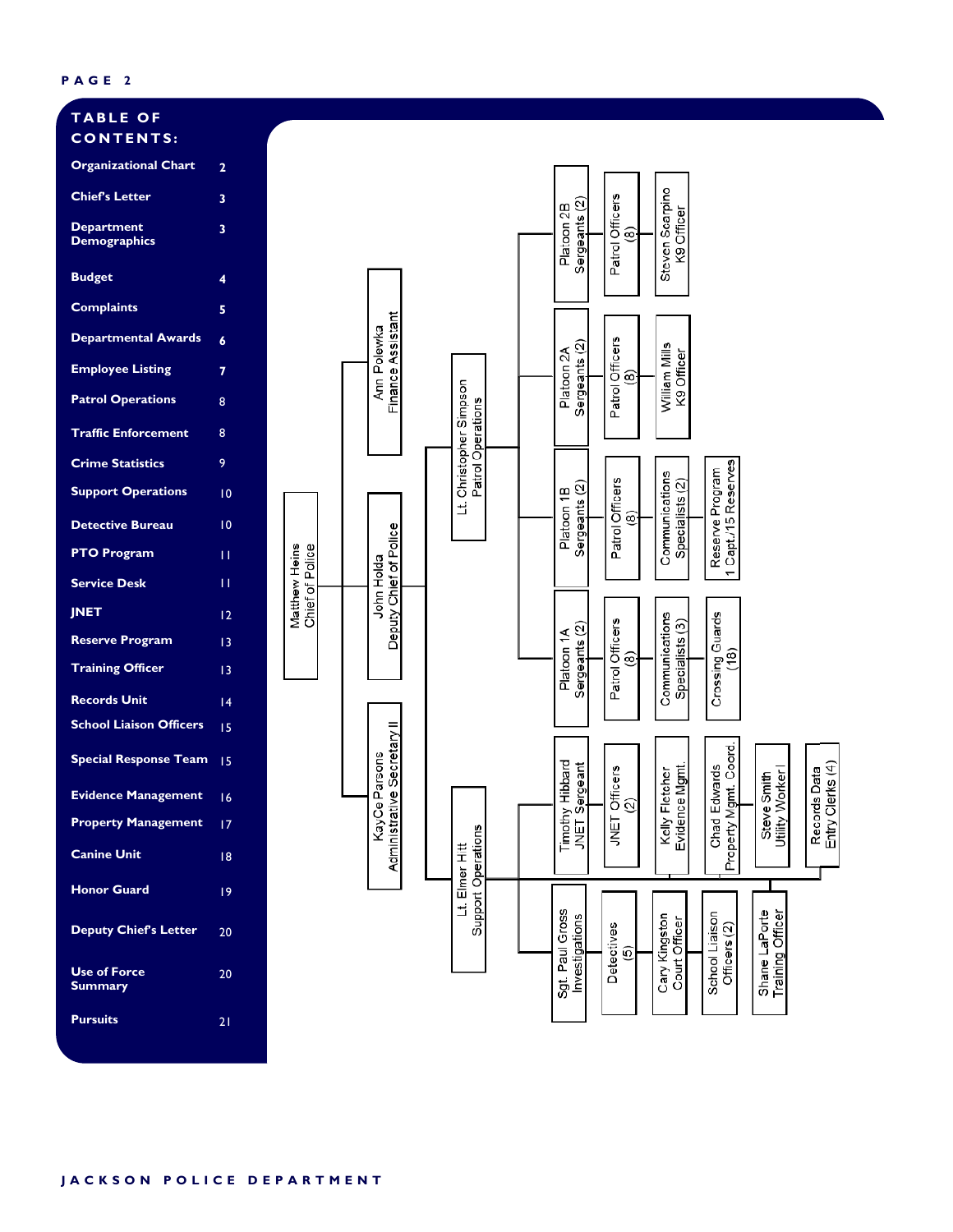

## **PAGE 3** Chief's Letter

I would like to dedicate the 2010 annual report to Officer James Bonneau. Jim paid the ultimate price while assisting Blackman Township Public Safety Officer Darin McIntosh with a domestic disturbance call on March 9, 2010.

Jim was hired as a police recruit in July of 2007 and promoted to the rank of officer in November of 2007. In his short time with us, he proved himself to be a hardworking, compassionate person who loved his job and wanted to help others. Quiet at times, he took his job seriously and challenged himself so he could grow and develop into a seasoned officer. While being here only a short time, Jim left a mark on the organization and will not be forgotten.

Jim's name has been added to the list , now totaling five, of officers who have died in the line of duty for the Jackson Police Department. While each incident is a tragedy, and the pain and

suffering family members have had to deal with is unspeakable, I think it is important to focus on the character of these men, and of all the men and women in law enforcement.

To put yourself in danger, day in and day out, to deal with the dregs of society, and to have to stand up to frequent ridicule and criticism takes a special kind of person. Many days the job of a police officer is thankless. The hours can be tough, the work conditions deplorable, the stress on you and your family tremendous. Yet, we do it day after day. We answer the call for help, we head into danger to address the problem, we willingly go in harm's way so we can help those who cannot help themselves. It takes courage, dedication, and the ability to think clearly under pressure to do this. These experiences and character traits set us apart and bond us together.

This year we have had to deal with tragedy and difficulties rarely seen before at the police department. While there have been many low points, we have dealt with the pain and continued to move forward each day. I'm proud to be a police officer and proud to work for the Jackson Police Department. Most of all I'm proud to work with such a professional, dedicated, and loyal group of people.

If you look at the sign on our building, it states, "Professional community service without compromise." I believe each and every member of this department lives up to that motto every day they come to work.

#### 2010 Department Demographics

|                 | Caucasian | African American | Hispanic | Asian        | <b>Total</b> |
|-----------------|-----------|------------------|----------|--------------|--------------|
| Sworn-Male      | 47        | 4                |          |              | 54           |
| Sworn-Female    | 4         | 0                | 0        | n            |              |
| Civilian-Male   |           | $\Omega$         | 0        | $\Omega$     |              |
| Civilian-Female | 11        |                  | 0        | <sup>0</sup> | <b>12</b>    |
| <b>Total</b>    | 64        |                  |          |              | 72           |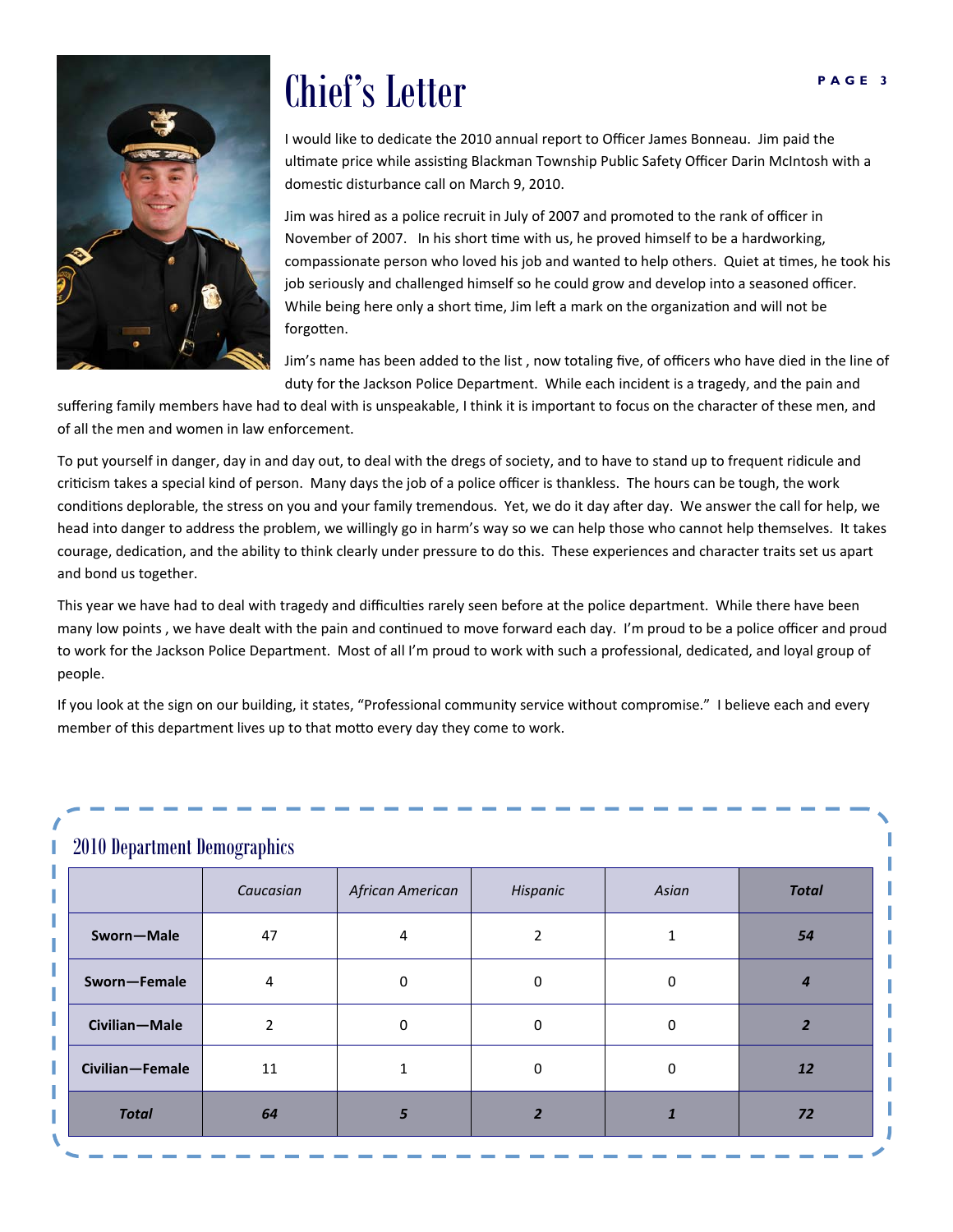### 2009/2010 Expenditures and 2010/2011 Budget

| <b>Description</b>                    | 2009/2010 Actual | 2010/2011 Budget |
|---------------------------------------|------------------|------------------|
| <b>Personnel Services</b>             |                  |                  |
| <b>Termination Pay</b>                | 49,678           | 62,792           |
| Salaries and Wages                    | 3,853,896        | 3,680,423        |
| Wages-Temporary                       | 70,783           | 76,892           |
| Overtime                              | 149,102          | 184,562          |
| <b>Employers FICA</b>                 | 107,116          | 97,210           |
| Health Insurance                      | 686,924          | 727,222          |
| Rx Drug Insurance                     | 127,884          | 145,232          |
| Health Insurance Deductible           | 12,622           | 14,629           |
| Pension-General                       | 52,752           | 48,489           |
| Pension-Police/Fire 345               | 1,941,572        | 1,652,716        |
| Unemployment                          | 13,608           | 15,336           |
| <b>Workers Compensation</b>           | 53,126           | 53,072           |
| <b>Other Fringe Benefits</b>          | 14,050           | 62,797           |
| <b>Material and Supplies</b>          |                  |                  |
| <b>Office Supplies</b>                | 14,209           | 19,447           |
| Data Processing Supplies              | 3,206            | 5,549            |
| Postage                               | 319              | 310              |
| Publications                          | 1,152            | 1,754            |
| Ammunition                            | 8,138            | 14,628           |
| Uniform Allowance                     | 24,904           | 30,935           |
| Gasoline                              | 104,140          | 115,704          |
| <b>Miscellaneous Supplies</b>         | 5,244            | 7,705            |
| <b>Photography Supplies</b>           | 5,399            | 8,794            |
| Laundry                               | 747              | 767              |
| <b>Medical Supplies</b>               | 581              | 885              |
| <b>Tracking Dog Supplies</b>          | 1,875            | 2,240            |
| <b>Custodial Supplies</b>             | 3,449            | 7,012            |
| <b>Equipment Maintenance Supplies</b> | 14,602           | 25,610           |
|                                       |                  |                  |
| <b>Contractual and Other</b>          |                  |                  |
| <b>Consultant Services</b>            | 19,851           | 8,460            |
| <b>Contractual Services</b>           | 2,001            | 1,960            |
| Special Investigations                | 5,105            | 4,850            |
| <b>Medical Services</b>               | 3,176            | 3,897            |
| Telephone                             | 76,475           | 69,836           |
| Auto Allowance                        | 2,200            |                  |
| Travel                                | 1,524            | 4,345            |
| Printing and Publishing               | 8,412            | 9,638            |
| Insurance                             | 119,652          | 121,447          |
| Insurance-Deductible                  | 12,265           | 10,000           |
| <b>Physical Agility Testing</b>       | 44,481           | 41,463           |
| Utilities                             | 51,173           | 55,663           |
| <b>Building Maintenance</b>           | 20,208           | 27,282           |
| <b>Equipment Maintenance</b>          | 42,936           | 47,646           |
| Office Equipment Maintenance          | 30,479           | 62,652           |
| Vehicle Maintenance                   | 93,103           | 95,980           |
| <b>Building Rental/Lease</b>          | 5,502            | 5,460            |
| <b>Office Equipment Rental</b>        | 85,216           | 28,214           |
| Membership and Dues                   | 1,400            | 1,504            |
| <b>Education and Training</b>         | 15,314           | 15,740           |
| Contribution to JED                   | 35,989           | 37,790           |
| <b>Capital Outlay</b>                 |                  |                  |
| Software                              |                  | 6,580            |
| Vehicles                              | 56,604           | 78,000           |
| Radio Equipment                       | 13,923           |                  |
| Total                                 | 8,068,068        | 7,801,119        |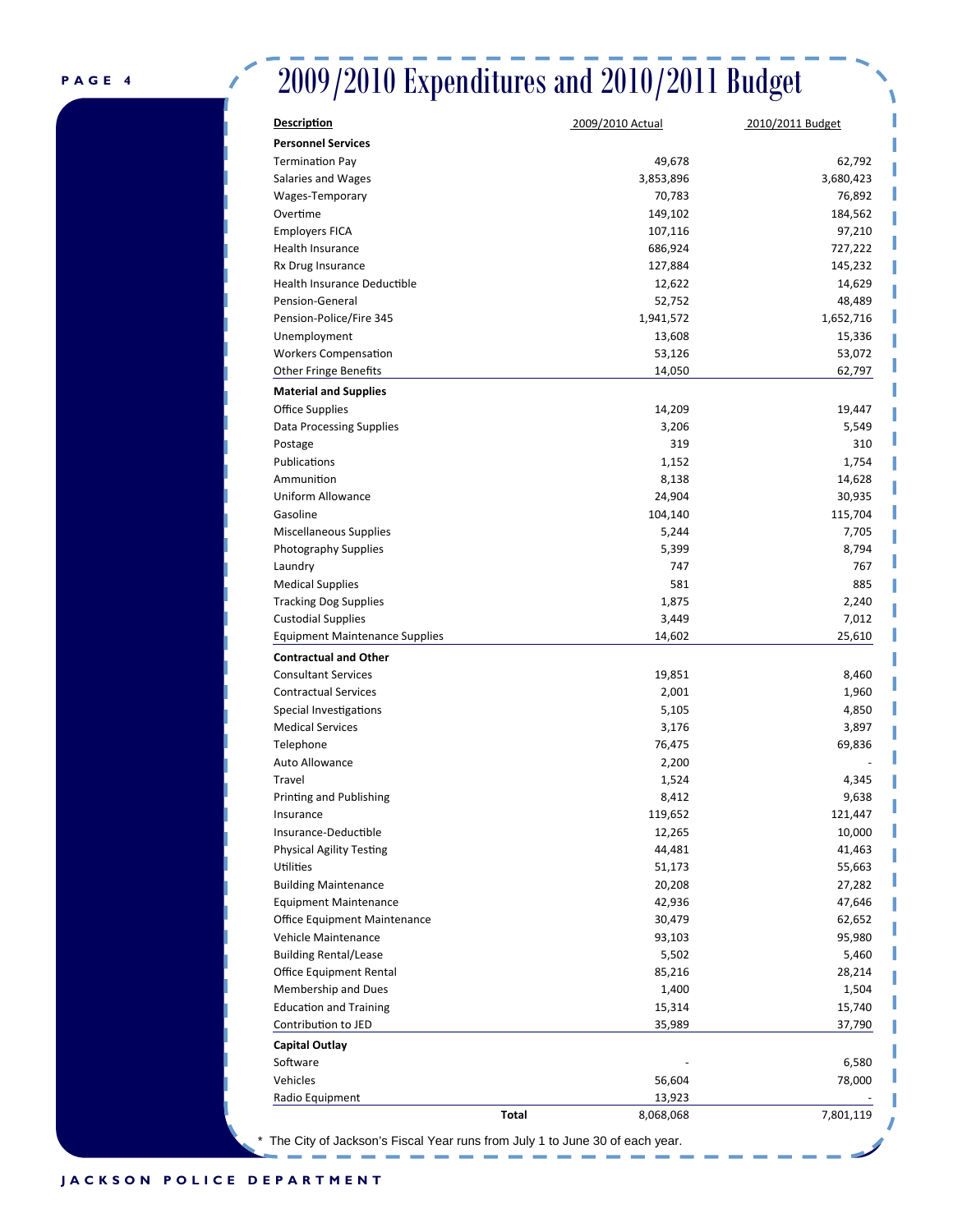| Year | Total<br>Complaints | Total<br>Allegations | Exonerated   | Unfounded      | Sustained | <b>Not</b><br>Sustained | # Resulted in<br>Discipline | Citizen<br>Initiated |
|------|---------------------|----------------------|--------------|----------------|-----------|-------------------------|-----------------------------|----------------------|
| 2006 | 10                  | 23                   | 10           | 3              | 5         | 5                       | 3                           | 6                    |
| 2007 | 9                   | 13                   |              | $\overline{2}$ |           | 3                       |                             | 6                    |
| 2008 | 8                   | 29                   | 9            | $\mathbf 0$    | 14        | 6                       |                             | 4                    |
| 2009 | 6                   | 8                    | 5            | $\mathbf 0$    | 2         |                         | $\overline{\phantom{a}}$    |                      |
| 2010 | 5                   | 5                    | <sup>1</sup> | $\mathbf 0$    | 3         | 1                       | 3                           |                      |

### Major Internal Investigations

### Minor Internal Investigations

| Year | Total<br>Complaints | Total<br>Allegations | Exonerated | Unfounded | Sustained      | <b>Not</b><br>Sustained | # Resulted in<br>Discipline | Citizen<br>Initiated |
|------|---------------------|----------------------|------------|-----------|----------------|-------------------------|-----------------------------|----------------------|
| 2006 |                     | 10                   | 5          | 4         | 0              |                         | $\Omega$                    |                      |
| 2007 |                     |                      | 3          |           |                | $\mathbf{0}$            |                             | 6                    |
| 2008 | 8                   | 10                   | 5          |           | 0              | 4                       | $\Omega$                    |                      |
| 2009 | 8                   | 8                    | 4          | $\Omega$  | $\mathfrak{p}$ | $\overline{2}$          | 0                           |                      |
| 2010 | 13                  | 13                   |            | $\Omega$  | 5              |                         | 4                           | 9                    |

### Administrative Reviews

| Year | Total<br>Complaints | Total<br>Allegations | Exonerated   | Unfounded   | Sustained                | <b>Not</b><br>Sustained | # Resulted in<br>Discipline | Citizen<br>Initiated |
|------|---------------------|----------------------|--------------|-------------|--------------------------|-------------------------|-----------------------------|----------------------|
| 2006 | 19                  | 26                   | 9            | 4           | 9                        | 4                       | 9                           | 9                    |
| 2007 | 17                  | 24                   | 0            | 4           | $\overline{\phantom{a}}$ | 13                      | 6                           |                      |
| 2008 | 17                  | 17                   | $\mathbf{1}$ | 1           | 13                       | $\overline{2}$          | 13                          | 3                    |
| 2009 | 12                  | 17                   | $\mathbf{1}$ | $\mathbf 0$ | 10                       | 6                       | 8                           |                      |
| 2010 | 13                  | 13                   | 0            | $\mathbf 0$ | 13                       | $\mathbf 0$             | 12                          |                      |

Major internal investigations are cases of alleged brutality, racial profiling, sexual harassment, etc.; minor internal investigations are often cases of alleged improper service or unprofessional behavior; and administrative reviews *examine an employee's acƟons when accused of a minor infracƟons.*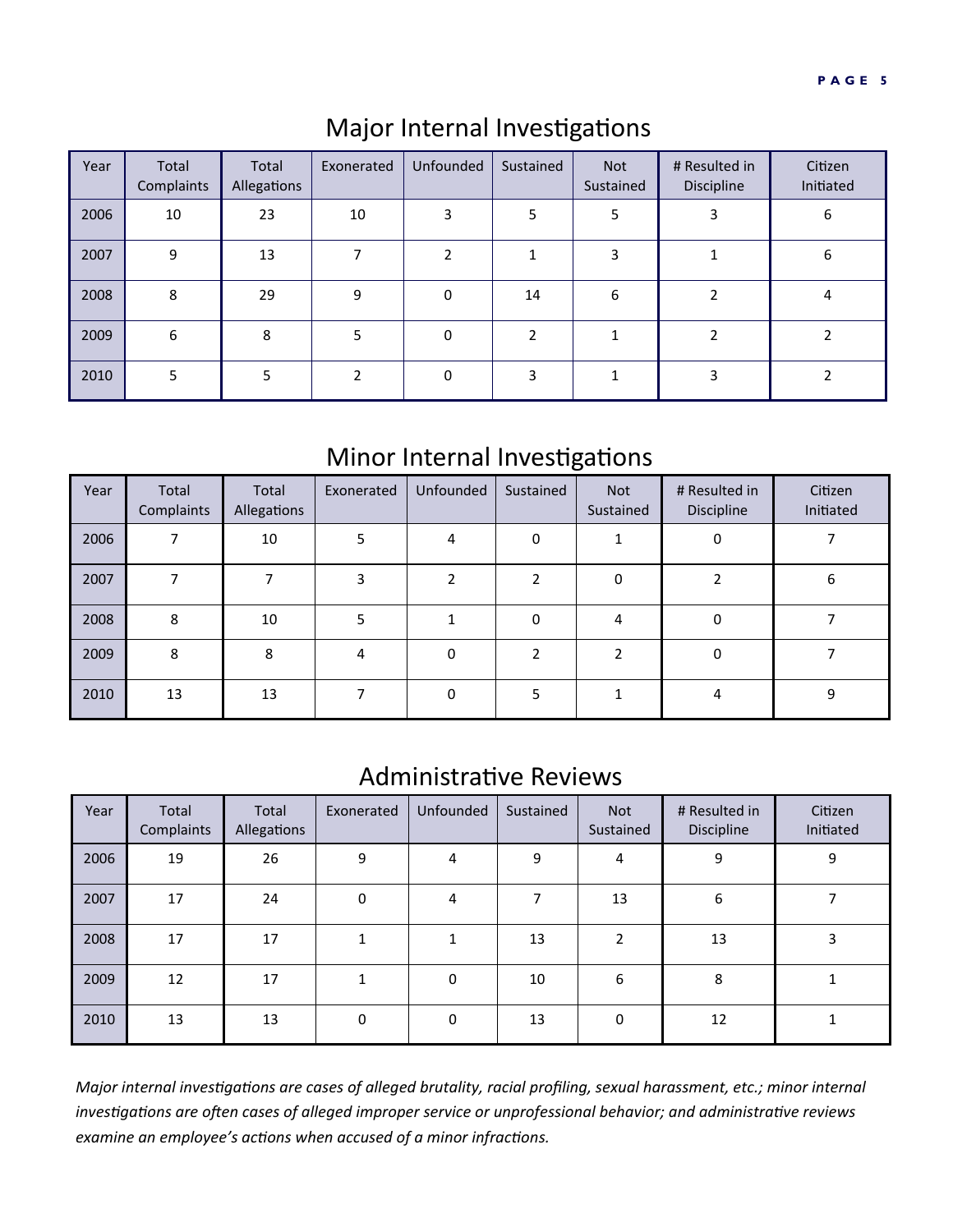## 2010 Departmental Awards



**Kelly Fletcher Civilian Employee of the Year** 



Merit Citation Paul Cushman Cheryl Gilmore Scott Goings Holly Rose Ryan Speidel

Outstanding Service Jeremy Barnett Matthew Beard Chad Dermyer Craig Edmondson (2) Cheryl Evans Michael Galbreath Jason Ganzhorn Sergio Garcia Scott Goings Ryan Grimm Nathan Gross Shannon Marcetic Ralph Morgan Kyle Ruge Steven Scarpino (2) Edward Smith Ryan Speidel **Brett Stiles** 



**Officer Kyle Ruge Officer of the Year** 



**Officer Timothy Dean Reserve Officer of the Year** 

Term Award Kyle Ruge

Team Award Richard Burkart John Lillie Eric Roth Jason Ganzhorn Robert Jenks Shannon Marcetic Peter Postma Kyle Ruge Steven Scarpino

Lifesaving Award Holly Rose

Meritorious Service Chad Dermyer (2) Michael Galbreath Michael Gleeson **Scott Goings** Timothy Hibbard Robert Jenks Shannon Marcetic Peter Postma Kyle Ruge

> Medal of Valor Darin McIntosh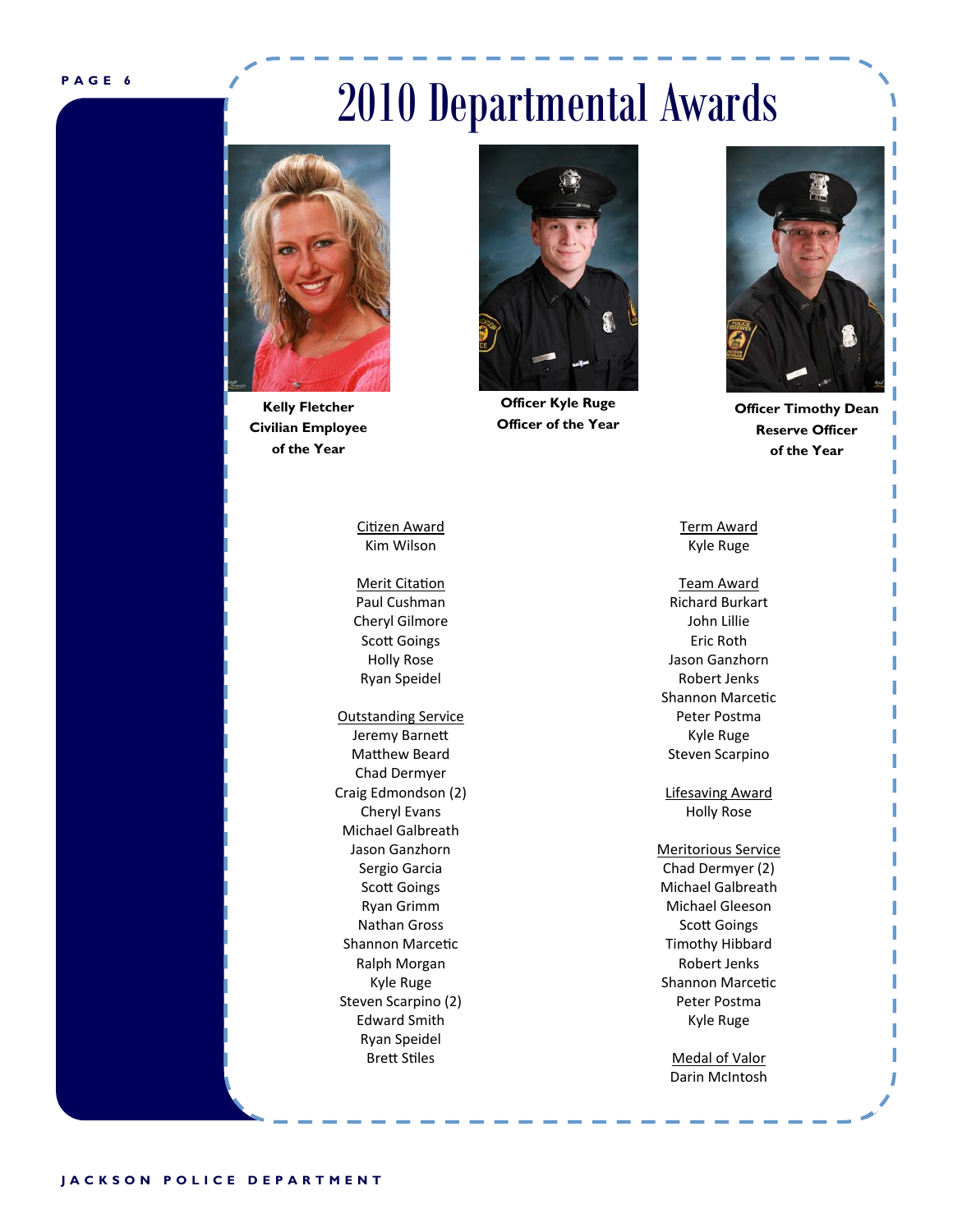### Jackson Police Employees

As of December 31, 2010

| Paul Albrecht, Officer                          | Ryan Grimm, Officer                     | Peter Postma, Officer                   |
|-------------------------------------------------|-----------------------------------------|-----------------------------------------|
| Steven Andrews, Officer                         | Nathan Gross, Officer                   | JoAnne Reese, Communication Specialist  |
| Jeremy Barnett, Officer                         | Paul Gross, Sergeant                    | David Renteria, Officer                 |
| <b>Matthew Beard, Officer</b>                   | Matthew Heins, Chief of Police          | Holly Rose, Officer                     |
| Timothy Black, Officer                          | Marcy Hibbard, Communication Specialist | Eric Roth, Officer                      |
| Michael Brandt, Officer                         | <b>Timothy Hibbard, Sergeant</b>        | Kyle Ruge, Officer                      |
| <b>Charles Brant, Officer</b>                   | Kevin Hiller, Sergeant                  | Steven Scarpino, K9 Officer             |
| Cynthia Brenner, Data Clerk II                  | Elmer Hitt, Lieutenant                  | Dean Schuette, Jr., Detective           |
| <b>Richard Burkart, Officer</b>                 | John Holda, Deputy Chief of Police      | Gary Schuette, Detective                |
| Jennifer Carter, Sergeant                       | Laurence Jacobson, Officer              | Carrie Shrock, Communication Specialist |
| <b>Richard Cook, Sergeant</b>                   | Robert Jenks, Sergeant                  | Christopher Simpson, Lieutenant         |
| Lewis Costley, Officer                          | Mark Karle, Officer                     | Ed Smith, Detective                     |
| Chad Dermyer, Officer                           | Cary Kingston, Officer                  | Marc Smith, Officer                     |
| Craig Edmondson, Officer                        | Shane LaPorte, Officer                  | Steven Smith, Utility Worker II         |
| Chad Edwards, Coordinator                       | John Lillie, Officer                    | Ryan Speidel, Officer                   |
| Kelly Fletcher, Coordinator                     | Shannon Marcetic, Officer               | David Stadelman, Sergeant               |
| <b>Andrew Flint, Officer</b>                    | Jeff Mazur, Sergeant                    | <b>Wesley Stanton, Officer</b>          |
| Michael Galbreath, Officer                      | William Mills, K9 Officer               | <b>Brett Stiles, Detective</b>          |
| Jason Ganzhorn, Officer                         | Ralph Morgan, Officer                   | Thomas Tinklepaugh, Officer             |
| Sergio Garcia, Detective                        | Jan Noppe, Officer                      | Marilyn Walker, Data Clerk II           |
| <b>Cheryl Gilmore, Communication Specialist</b> | Robert Noppe, Officer                   | Kathy Webb, Data Clerk II               |
| <b>Michael Gleeson, Sergeant</b>                | KayCe Parsons, Administrative Secretary | Mary Weston, Data Clerk II              |
| Scott Goings, Officer                           | <b>Matthew Peters, Officer</b>          | <b>Adam Williams</b> , Sergeant         |
| Gary Grant, Officer                             | Ann Polewka, Finance Assistant          | Toni Wilson, Communication Specialist   |

#### **PromoƟons**

#### **Elmer Hitt**

I

 Promoted to Lieutenant 2/13/10

#### **Frank VanGoethem**

 Promoted to Reserve Sergeant 9/13/10

#### **ReƟrements**

#### **Robert Marcinkowski**

Retired 3/5/10

#### **Layoff**

#### **Michelle Gossett**

Laid off Effective 3/5/10

#### **Reinstatement**

**Kyle Ruge**

Reinstated as Officer 3/13/10

**PAGE 7** 

 $\mathbf{r}$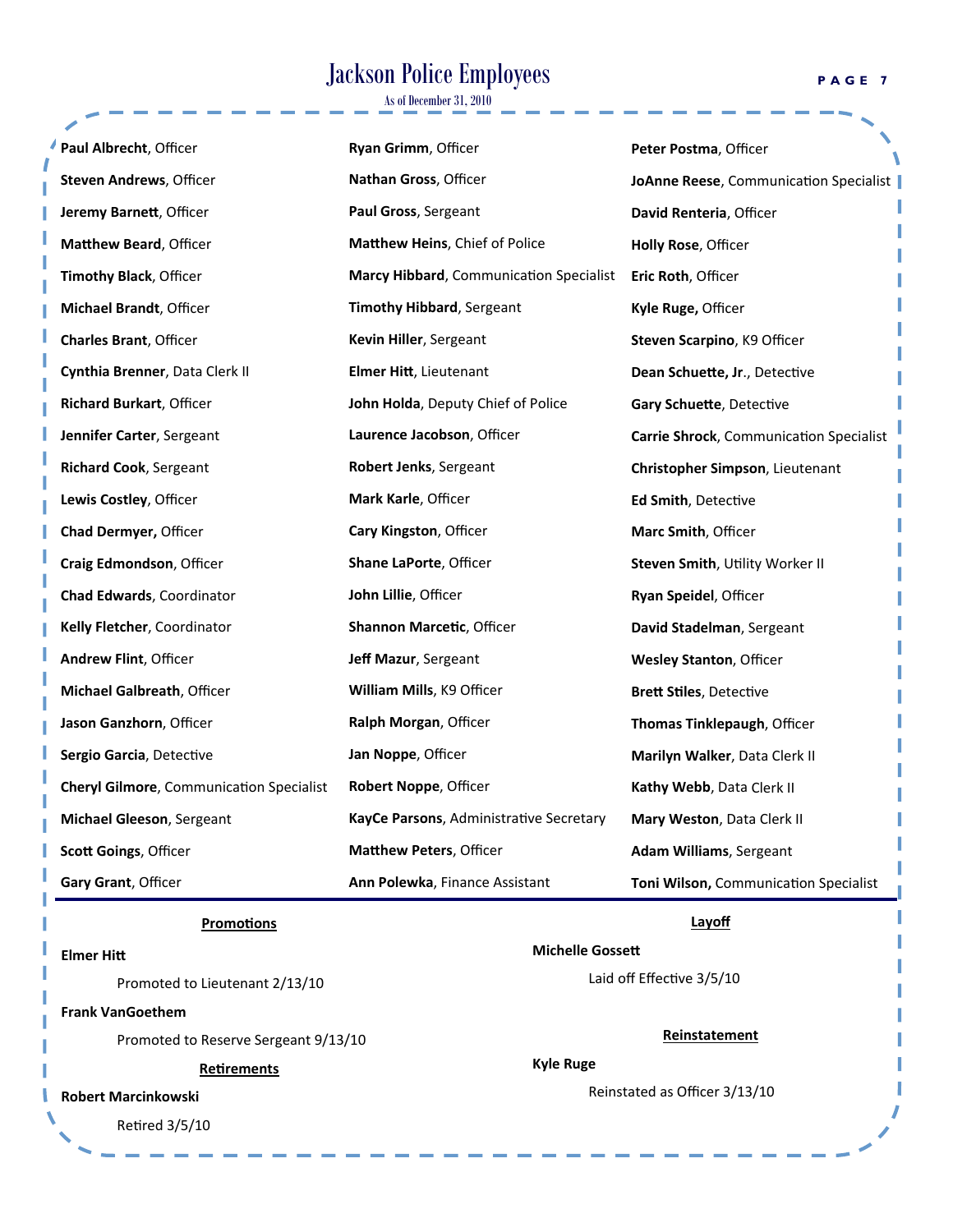

**Lt. Christopher Simpson** 

## Patrol Operations

In 2010, the Jackson Police Patrol Division was comprised of 34 sworn police officers, 8 sergeants, and 1 lieutenant. The officers represent the backbone of the organization and patrol eight different quadrants called Police And Community Teams (PACTs). Each PACT has approximately four officers and one supervisor who are assigned to the PACT on a daily basis. They work in tandem with the community and work on community‐related issues from associated crimes to non‐criminal complaints and civil disputes. In 2010, the Patrol Division responded to 42,174 incidents, took approximately 8,000 police reports, initiated 12,752 traffic stops, made 3,066 arrests, issued 10,003 traffic citations, and investigated 1,415 accidents.

By integrating traditional patrol strategies with non-traditional, geographical-based problem‐oriented methods, the Jackson Police Department has been able to transform and maintain our Patrol Division into a proactive group of community problem solvers. Moreover, by involving various stakeholders in the process of problem identification, analysis, response, and assessment, we are creating an environment where everyone has a role to play in improving the quality within our community.

On March 9, 2010, the Jackson Police Department suffered a staggering loss when Officer James Bonneau was killed in the line of duty. Officer Bonneau worked in PACT C1 and served the department and community well. His dedication and loyalty to serve will truly be missed but will never be forgotten.

# Traffic Enforcement by Sgt. Kevin Hiller

In 2010, the Jackson Police Department investigated 1,415 traffic crashes on both public and private property, including two fatal accidents. According to a study by the University of Michigan Transportation Research Institute (UMTRI) conducted for the Michigan Office of Highway Safety Planning, the average cost of a traffic crash is \$21,253. Jackson's costs for traffic crashes in 2010 totaled \$30,072,995.

Traffic enforcement as a whole is and has been a priority to many of the officers tasked with patrol duties. A total of 10,003 tickets were issued in 2010 by 34 officers assigned to patrol duties. Traffic stops conducted by officers result in the possible issuance of traffic citations, and also the arrest of suspects wanted in conjunction with numerous other crimes including narcotics and wanted fugitives.

The Jackson Police Department had maintained a dedicated traffic unit since 1997. The traffic unit's responsibilities included enforcing both city and state traffic codes, investigating traffic accidents, and identifying and monitoring high traffic crash intersections/areas. It is with regret that due to budget restraints, the traffic unit was disbanded in 2010.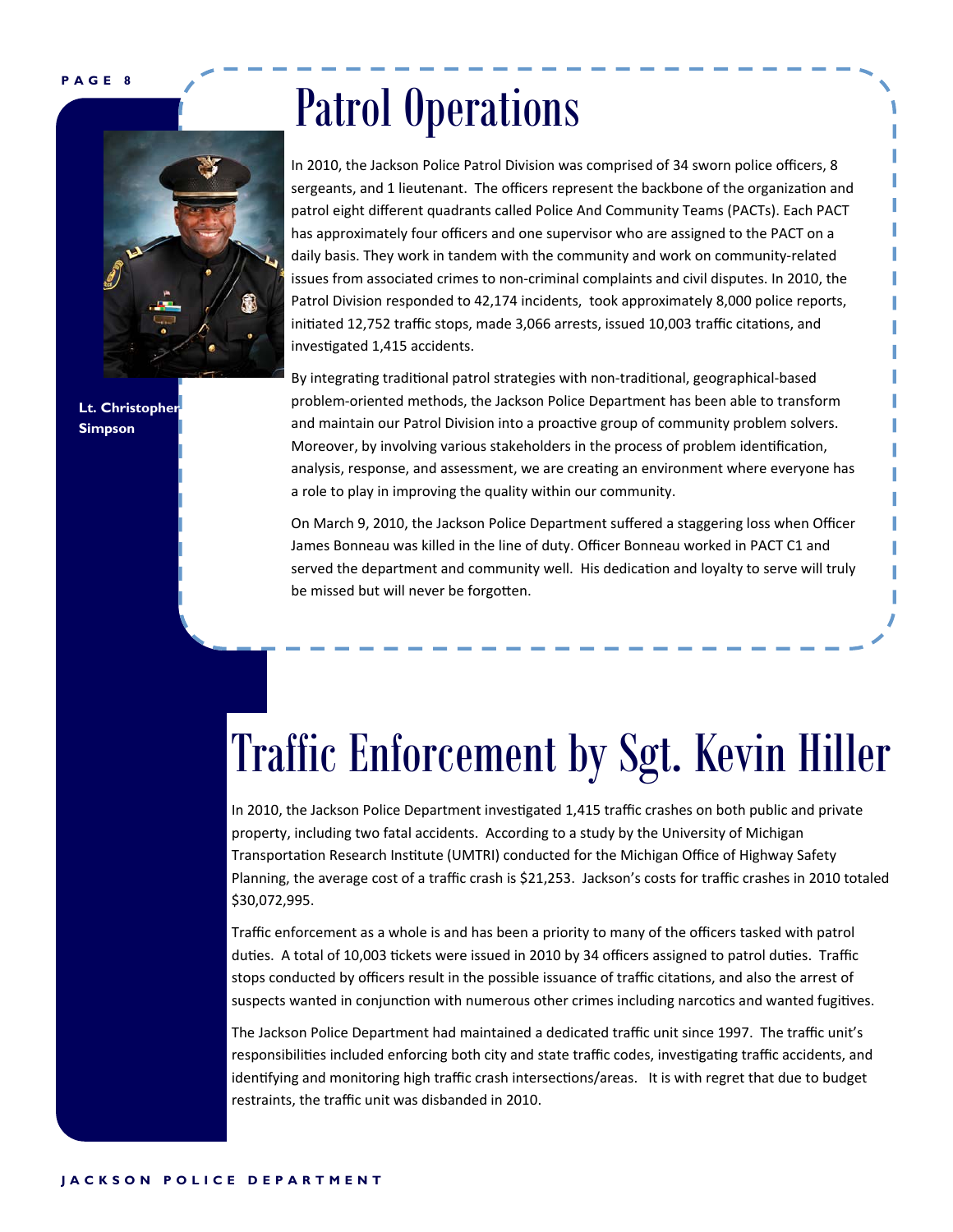|                              |                          |         | <b>Michigan Incident Crime Reporting</b> |         |                |         |             |  |  |  |  |  |
|------------------------------|--------------------------|---------|------------------------------------------|---------|----------------|---------|-------------|--|--|--|--|--|
|                              | $2007 - 2010$ Comparison |         |                                          |         |                |         |             |  |  |  |  |  |
| Type of Incident             | 2010                     |         | 2009                                     |         | 2008           |         | 2007        |  |  |  |  |  |
| <b>Part I Crimes</b>         |                          | Inc/Dec |                                          | Inc/Dec |                | Inc/Dec |             |  |  |  |  |  |
| Homicide                     | 4                        | 33%     | 3                                        | 50%     | $\overline{2}$ | $-33%$  | 3           |  |  |  |  |  |
| Rape                         | 51                       | $-25%$  | 68                                       | $-14%$  | 79             | 32%     | 60          |  |  |  |  |  |
| Robbery                      | 57                       | $-29%$  | 80                                       | 8%      | 74             | $-9%$   | 80          |  |  |  |  |  |
| <b>Aggravated Assault</b>    | 206                      | $-8%$   | 225                                      | 18%     | 191            | 4%      | 183         |  |  |  |  |  |
| <b>Burglary</b>              | 446                      | 8%      | 414                                      | $-3%$   | 427            | 31%     | 327         |  |  |  |  |  |
| Larceny                      | 1150                     | $-15%$  | 1355                                     | $-6%$   | 1443           | $-2%$   | 1471        |  |  |  |  |  |
| Auto Theft                   | 62                       | $-26%$  | 84                                       | $-19%$  | 104            | $-21%$  | 132         |  |  |  |  |  |
| Arson                        | 16                       | $-16%$  | 19                                       | 27%     | 15             | 25%     | 20          |  |  |  |  |  |
| <b>Total Part I</b>          | 1992                     | $-11%$  | 2248                                     | $-4%$   | 2335           | 3%      | 2276        |  |  |  |  |  |
| <b>Part II Crimes</b>        |                          | Inc/Dec |                                          | Inc/Dec |                | Inc/Dec |             |  |  |  |  |  |
| Non-Aggravated Assault       | 1049                     | $-15%$  | 1239                                     | $-2%$   | 1258           | $-15%$  | 1479        |  |  |  |  |  |
| Forgery & Counterfeiting     | 29                       | $-37%$  | 46                                       | $-10%$  | 51             | 28%     | 40          |  |  |  |  |  |
| <b>Fraudulent Activities</b> | 221                      | $-14%$  | 257                                      | 20%     | 214            | $-12%$  | 242         |  |  |  |  |  |
| Embezzlement                 | 17                       | 60%     | 10                                       | $-47%$  | 19             | $-14%$  | 22          |  |  |  |  |  |
| <b>Stolen Property</b>       | 46                       | 21%     | 38                                       | 58%     | 24             | $-17%$  | 29          |  |  |  |  |  |
| Vandalism                    | 620                      | $-22%$  | 789                                      | 2%      | 773            | $-13%$  | 885         |  |  |  |  |  |
| Weapons                      | 67                       | 10%     | 61                                       | $-10%$  | 68             | 10%     | 62          |  |  |  |  |  |
| Prostitution and Com. Vice   | 12                       | 71%     | $\overline{7}$                           | $-59%$  | 17             | $-19%$  | 21          |  |  |  |  |  |
| Sex Offenses                 | 70                       | 89%     | 37                                       | $-33%$  | 55             | 28%     | 43          |  |  |  |  |  |
| Narcotics & Drugs            | 673                      | $-3%$   | 695                                      | $-17%$  | 837            | 42%     | 589         |  |  |  |  |  |
| Gambling                     | $\mathbf{1}$             | 0%      | $\mathbf{1}$                             | $-50%$  | $\overline{2}$ | 0%      | $\mathbf 0$ |  |  |  |  |  |
| Family & Children            | 75                       | 0%      | 75                                       | $-4%$   | 78             | $-19%$  | 96          |  |  |  |  |  |
| <b>DUIL &amp; DUID</b>       | 441                      | $-23%$  | 570                                      | 73%     | 330            | 4%      | 316         |  |  |  |  |  |
| Liquor Laws                  | 383                      | $-8%$   | 415                                      | 8%      | 383            | $-1%$   | 388         |  |  |  |  |  |
| <b>Disorderly Conduct</b>    | 334                      | $-14%$  | 387                                      | 8%      | 357            | 4%      | 344         |  |  |  |  |  |
| All Other                    | 1242                     | $-15%$  | 1459                                     | $-5%$   | 1537           | $-3%$   | 1580        |  |  |  |  |  |
| <b>Total Part II</b>         | 5280                     | $-13%$  | 6086                                     | 1%      | 6003           | $-2%$   | 6136        |  |  |  |  |  |
| Total Part I & II            | 7272                     | $-13%$  | 8334                                     | 0%      | 8338           | $-1%$   | 8412        |  |  |  |  |  |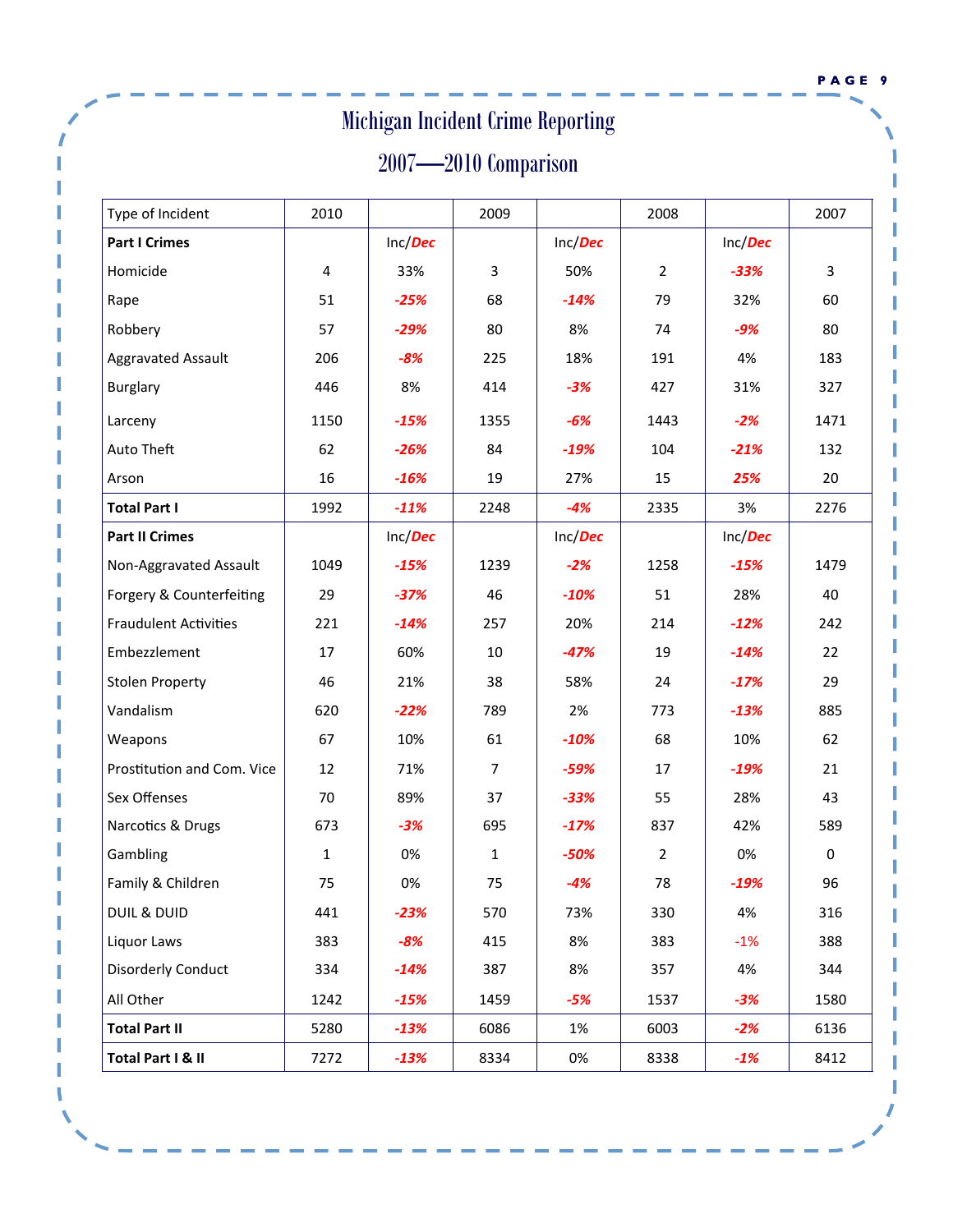

**Lt. Elmer Hitt** 

# Support Operations

Support Operations is compromised of the Detective Bureau, Jackson Narcotics Enforcement Team, Service Desk, Property Management, Evidence Management, Records Management, School Liaison Officers, Court Officer, and Training Officer. These employees work tirelessly each day to sustain and support the professional police services which are provided to the citizens of this community. When one takes a moment to think about the volume of work completed on an annual basis by Support Operations personnel, it is truly remarkable!

As we can sometimes forget, the work does not end after the police officer takes the report on the street. This initial report often requires investigative follow-up, drug investigations, citizen assistance, evidence and/or property processing, data entry, technology upgrades, school partnerships, warrant processing, and training. All of these behind the scenes functions are critical to the continued success and service provided by the Jackson Police Department.

# Detective Bureau by Sgt. Paul Gross

The Detective Bureau is comprised of five detectives, the court officer, and two school liaison officers.

The detectives are responsible for investigating felony cases within Jackson, from financial fraud, aggravated assaults, child abuse and sexual assaults, to homicides. Detectives work diligently to solve these cases and obtain warrants for suspects who are responsible for these crimes. In 2010, detectives were assigned 362 cases to investigate. Our detectives are well-known for their tenacity and ability to overcome challenges and obstacles in order to solve cases for the victims. Our investigators also partner with a multi-jurisdictional County Task Force to solve crimes that affect both City and County residents.

The Jackson Police Department partners with the Federal Bureau of Investigation and Bureau of Alcohol, Tobacco, and Firearms (BATF) to expand investigations for Federal prosecution with the community's most violent criminals. The BATF's Project Safe Neighborhood collaboration is used in Jackson to combat criminal gang activity within the City. Through these joint collaborative efforts with federal agencies, the Jackson Police Department is able to prosecute violent offenders. If convicted, they receive much harsher sentences from federal prosecution.

The court officer acts as a liaison between the Jackson Police Department and the court system. The court officer coordinates police reports to be forwarded to the Jackson County Prosecutor's Office and the City Attorney's Office, as well as delivers subpoenas.

Our two school liaison officers partner with staff at the Middle School at Parkside and Jackson High School to ensure a safe learning environment for students.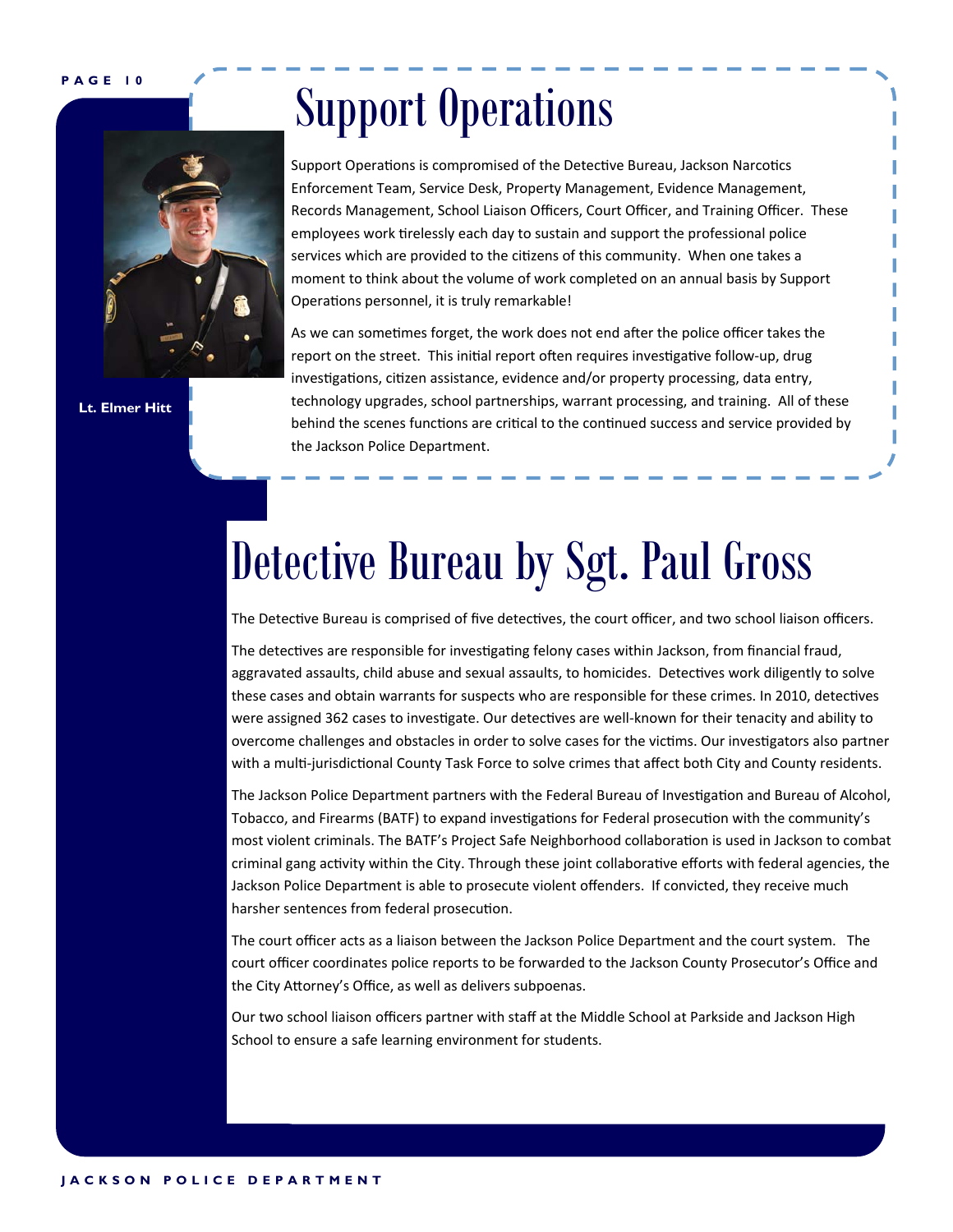# Patrol Training Officer by Lt. Elmer Hitt

The Patrol Training Officer (PTO) program consists of 15 weeks of training divided into four phases, including week‐long Mid‐Term and Final Evaluations. The four training phases are divided into areas called Substantive Topics: Non-Emergency Incident Response, Emergency Incident Response, Patrol Activities, and Criminal Investigation.

Each training phase is comprised of 15 Core Competencies that make up the basic training elements in each phase. The Substantive Topics and Core Competencies are brought together to form a Learning Matrix, the content of which represents the procedures, policies, laws, and philosophies that the trainee will learn. The matrix serves as a guideline for trainers and trainees during the training period and demonstrates the relationship between Core Competencies and daily police activities.

This training method incorporates the Department's problem solving and community policing philosophies to enhance the skills and abilities of each new officer joining the team of professionals at the Jackson Police Department.



#### *PTO Training Process*

Service Desk by Sgt. Jennifer Carter

During 2010, the service desk saw many changes, but continued to provide valuable service to both the citizens of Jackson and Jackson police officers. The service desk is staffed 16 hours per day and the communication specialists are usually the first contact citizens have when either calling or coming into the police department. The service desk is also used as backup for Jackson County 911 and Central Dispatch. Communications specialists are trained on how to handle the overflow of calls that may be routed to the department in times of emergency or high call volume.

The job duties of the communications specialists continually change with the addition of newer technology, but they all take it in stride. Communications specialists answer questions, take reports, administer preliminary breath tests, register sex offenders, receive pistol applications, and complete data entry.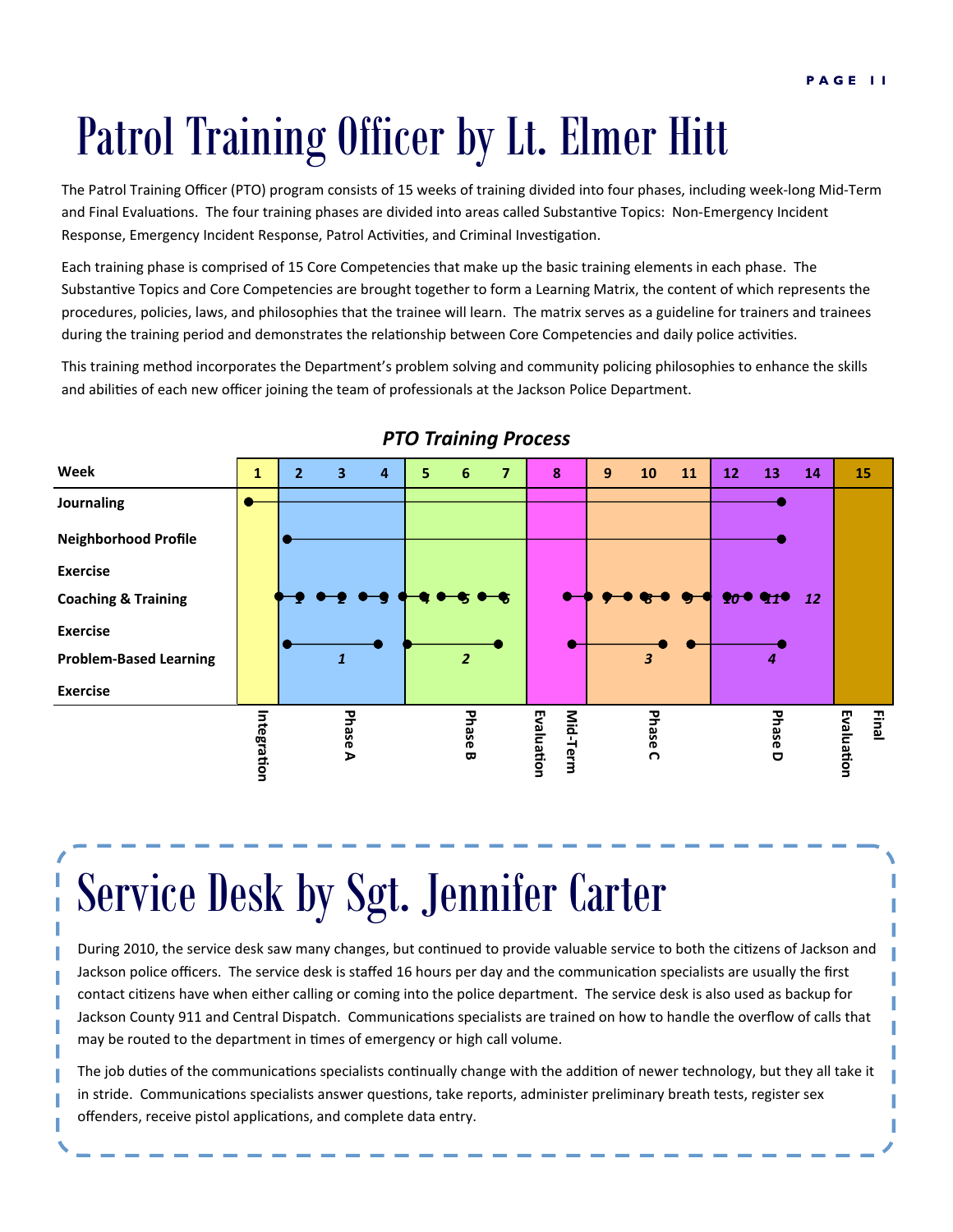**Sgt. Timothy Hibbard** 

### Jackson Narcotics Enforcement Team

The Jackson Narcotics Enforcement Team (JNET) is a multi-jurisdictional task force comprised of resources and personnel from the Jackson Police Department, Jackson County Sheriff's Department and the Michigan State Police. The team primarily works toward interdiction and suppression of narcotics in Jackson County. JNET personnel and resources are also used to assist with major crime targets.

One specific case began when JNET officers received information on an individual suspected of selling large quantities of cocaine in the Columbia Township / Brooklyn area in Jackson County. Officers opened a long-term investigation and eventually made several undercover purchases of cocaine from the suspect, which lead to a buy/bust. In all, officers purchased approximately 12 ounces of cocaine.

The information provided by one suspect led officers to a second suspect. The suspect-turnedinformant was able to order another three ounces of cocaine from this second suspect. The second suspect made contact with the informant and made a delivery of over three ounces of cocaine in a drug free school zone. Officers followed the suspect into a local school where the suspect gave an individual the JNET buy money, then attempted to flee. The suspect fled out the back door of the school and was located by officers. This suspect is now in the sentencing phase and is facing a mandatory prison sentence of 23 years.

|                                | 2006      | 2007         | 2008      | 2009        | 2010        |
|--------------------------------|-----------|--------------|-----------|-------------|-------------|
| Initiated Investigations       | 423       | 302          | 276       | 259         | 300         |
| <b>Arrested Persons</b>        | 391       | 265          | 242       | 209         | 169         |
| <b>Arrest Charges</b>          | 520       | 369          | 348       | 290         | 221         |
| Search Warrants                | 95        | 87           | 75        | 57          | 74          |
| <b>Firearms Seized</b>         | 67        | 61           | 41        | 38          | 45          |
| Drugs Seized (Street value)    | \$797,538 | \$12,783,717 | \$967,478 | \$1,689,144 | \$2,429,634 |
| <b>Real Property Forfeited</b> | \$0       | \$0          | \$3000    | \$0         | \$0         |
| Cash Forfeited                 | \$121,263 | \$124,889    | \$158,176 | \$133,275   | \$139,571   |
| Personal Property Forfeited    | \$62,722  | \$58,661     | \$53,041  | \$76,538    | \$42,145    |

#### **JNET AcƟvity**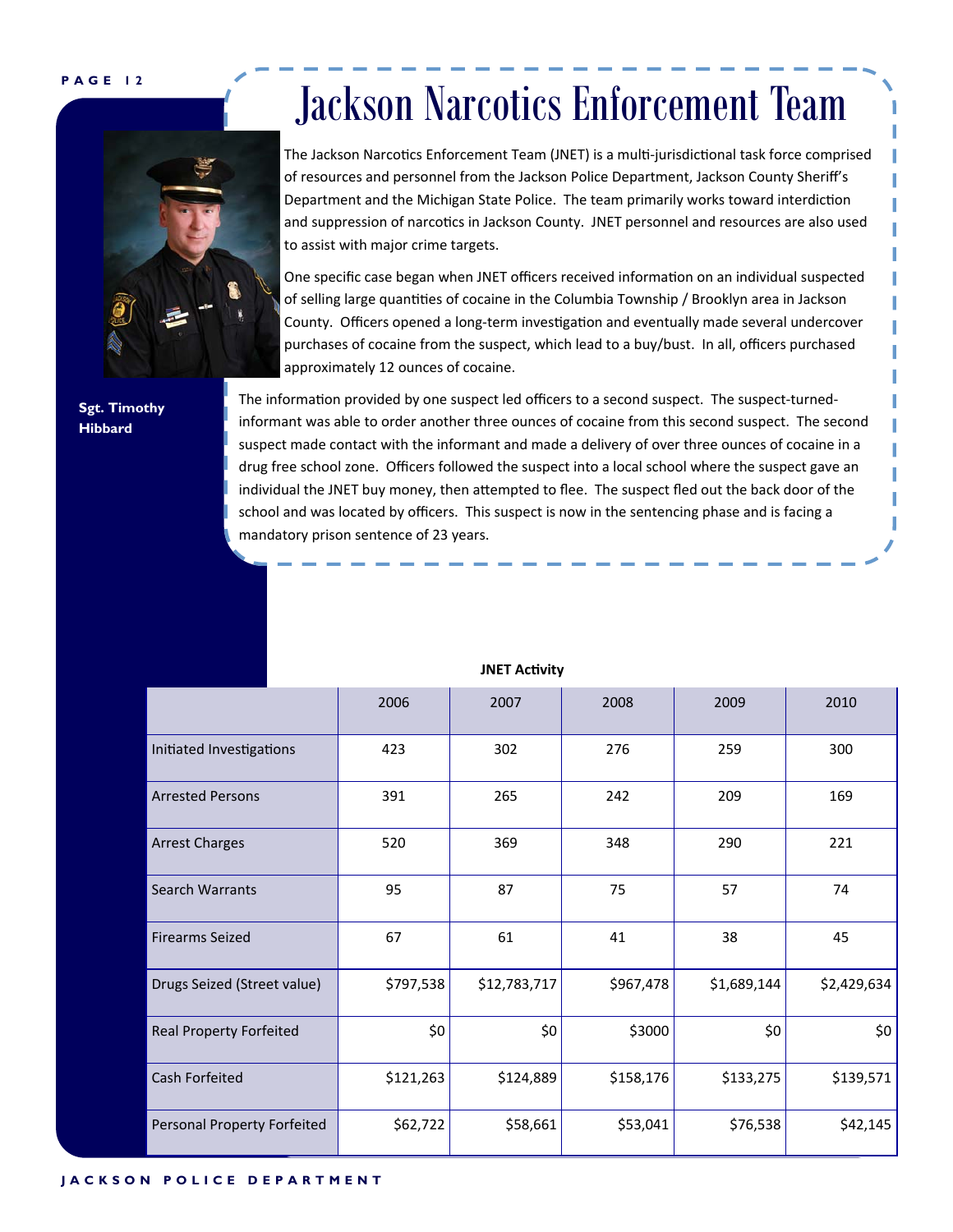# Reserve Program by Sgt. Jennifer Carter

As the economy continued to be difficult for the citizens of Jackson and the State of Michigan, it was also difficult for the Jackson Police Reserves. Some members took jobs away from Jackson and were unable to continue their commitment of volunteerism to the citizens of Jackson. During 2010, the reserve cadre shrunk to its lowest numbers in many years with only 11 active reserves. Despite low numbers, the reserves volunteered almost 2900 hours. Also during 2010, Officer Frank VanGoethem was promoted to the rank of Sergeant. Timothy Dean was selected as Reserve Officer of the Year for 2010. He has been a reserve for three years.

The remaining reserves are looking forward to celebrating 70 years of tradition and service to the citizens of Jackson in 2011 as the reserves began in 1941.

#### <u>UN NUMUNUNUNUNUN O</u>

**Volunteered 400+ Hours** Lt. Ronald Spees Sgt. Frank VanGoethem **Volunteered 300‐399 Hours** Sgt. Alan Lindquist Ofc. Timothy Dean **Volunteered 200‐299 Hours** Ofc. Kenneth Carpenter Ofc. Greg Miller **Volunteered 100‐199 Hours**

<u>ciurururururururururia</u>

<u>ununununununununununu</u>



# Training Officer by Officer Shane LaPorte

The Police Department has one full time training officer/ license enforcement officer. The primary duty of the training officer is the coordination of department and Southern Michigan Criminal Justice Training Consortium (SMCJTC) training and maintaining training records. Personnel are regularly sent to school and seminars to enhance their law enforcement skills and maintain certifications. Continued training and re-enforcement of existing skills is critical to the successful operation of the Jackson Police Department

The SMCJTC has 25 agencies and nearly 250 officers. Each year the training officer is responsible for submitting a competitive grant to the Michigan Commission on Law Enforcement Standards (MCOLES). In 2010 the SMCJTC was given a grant for nearly \$40,000 , which was used to teach 120 officers defensive driving and pursuit driving techniques.

The training officer is also responsible for processing and investigating all aspects of licensing within the city; receiving applications for cab, liquor and weapons licenses, as well as complaints relating to license violations.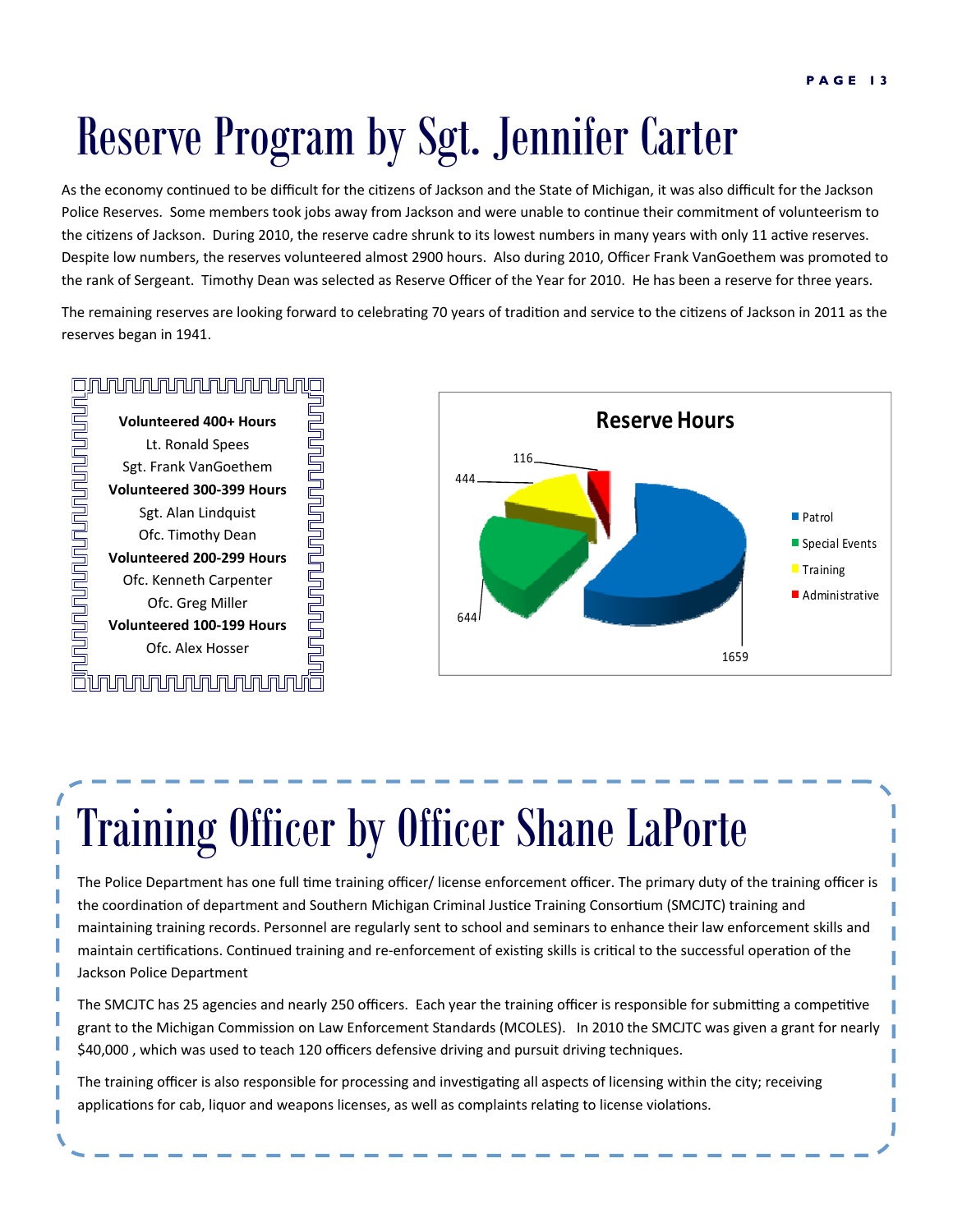**Lt. Elmer Hitt** 



# Records Unit

The Jackson Police Department Records Bureau is comprised of four full-time Data Clerks. The flow of paperwork into and out of the Records Bureau is never ending. The entry of this data is critical to the investigative efforts of the agency and is essential in providing quality service to the community.

Data entry includes police reports, traffic crashes, arrest reports, and traffic citations. The Data Clerks are also responsible for conducting background checks, fingerprints, and serving citizens on a daily basis.

Data Clerks field calls throughout the day from other criminal justice agencies and partners including Parole, Probation, Department of Human Services, Prosecutor's Office, and other departments. Fulfilling requests in a timely manner is paramount in order to maintain efficiency throughout the system.



#### **InformaƟon Flow**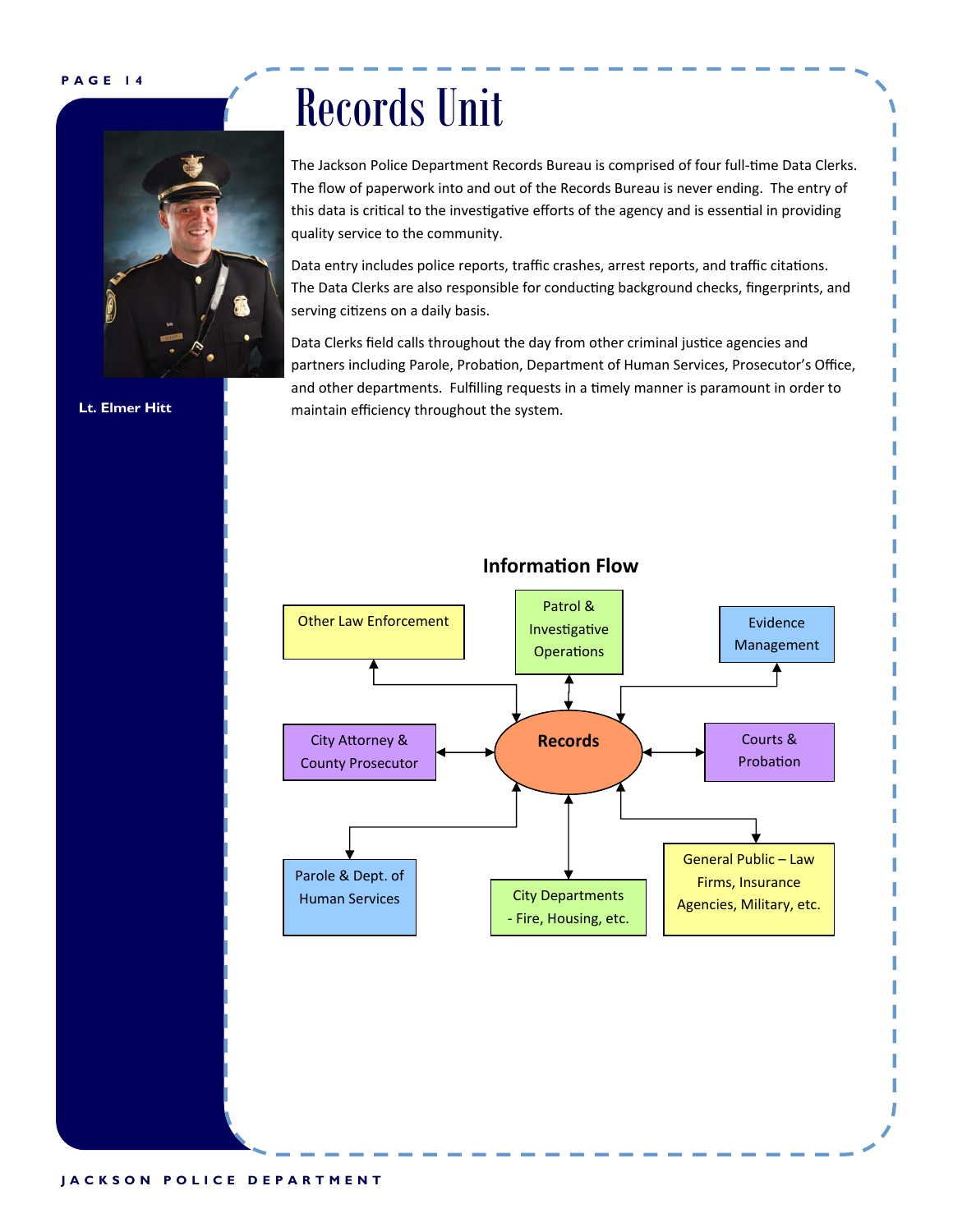# **School Liaison by Officer Craig Edmondson**

The School Liaison Officer (SLO) program has proven to be a successful partnership between the Jackson Public School district and the Jackson Police Department. This year has proven to be a challenge for both, as State revenue sharing declined. These budget issues caused the closure of Amy Firth Middle School and the elimination of one school liaison which was assigned to T.A. Wilson Academy. Only two schools now have liaison officers: Jackson High School where Officer Paul Albrecht is assigned and the Middle School of Parkside where Officer Craig Edmondson is assigned.

The SLOs are responsible for many administrative functions within the educational environment. These duties include working with principals in order to incorporate safety and security procedures for school evacuations and drills, such as tornados and fires. Also, the SLO program focuses on order and discipline. SLOs educate students on ethical behavior and building healthy relationships amongst their peers.

School Liaison Officers utilize community policing concepts to educate and guide students' behavior to function on teams and work together in school. Students build rapport with officers and work towards a trusting relationship. The program introduces students to police and fire functions with the end result to identify students interested in these career fields. This interaction at the middle school and high school helps students understand police functions and the officers themselves. The school officers have also partnered with the juvenile court to assist in expediting juvenile cases and intervention techniques.

Officers give presentations about cyber bullying, internet safety, school bullying, and other topics. This helps the officers build positive relationships with the students by using the presentations as ice breakers and helps create a more approachable relationship with Parkside students. Officers also work together to assist the schools with functions such as sporting events, dances, fun nights, and prom.

# Special Response Team by Officer Shane LaPorte

The Special Response Team is a combination of law enforcement personnel from the Jackson Police Department and Jackson County Sheriff Office. The team consists of 15 highly trained members whose mission is to successfully handle any high risk situation within Jackson County. These situations may range from barricaded persons, hostage situations and high risk search warrants.

The team's basic concept is teamwork, and the team constantly strives to become more proficient toward its mission. Excellence exists as a goal for each member, and each member constantly focuses on proficiency in decision‐making, marksmanship, response tactics, and physical fitness. Each member must complete a 6 month review and pass all stages to remain part of the team. Although members may be a specialist in a specific tactical area, each member is able to perform all tasks required by a Special Response operator.

I

Officers wishing to be part of the SRT team must successfully complete a series of tests that include physical assessment, firearms qualification, oral board interview, psychological exam, and practical scenarios. Accepted members must then complete a special academy that instructs the tactics required of an operator.

Operators train monthly as a team to hone their skills and remain at the top of their game so they are ready when the need for their services arises .

I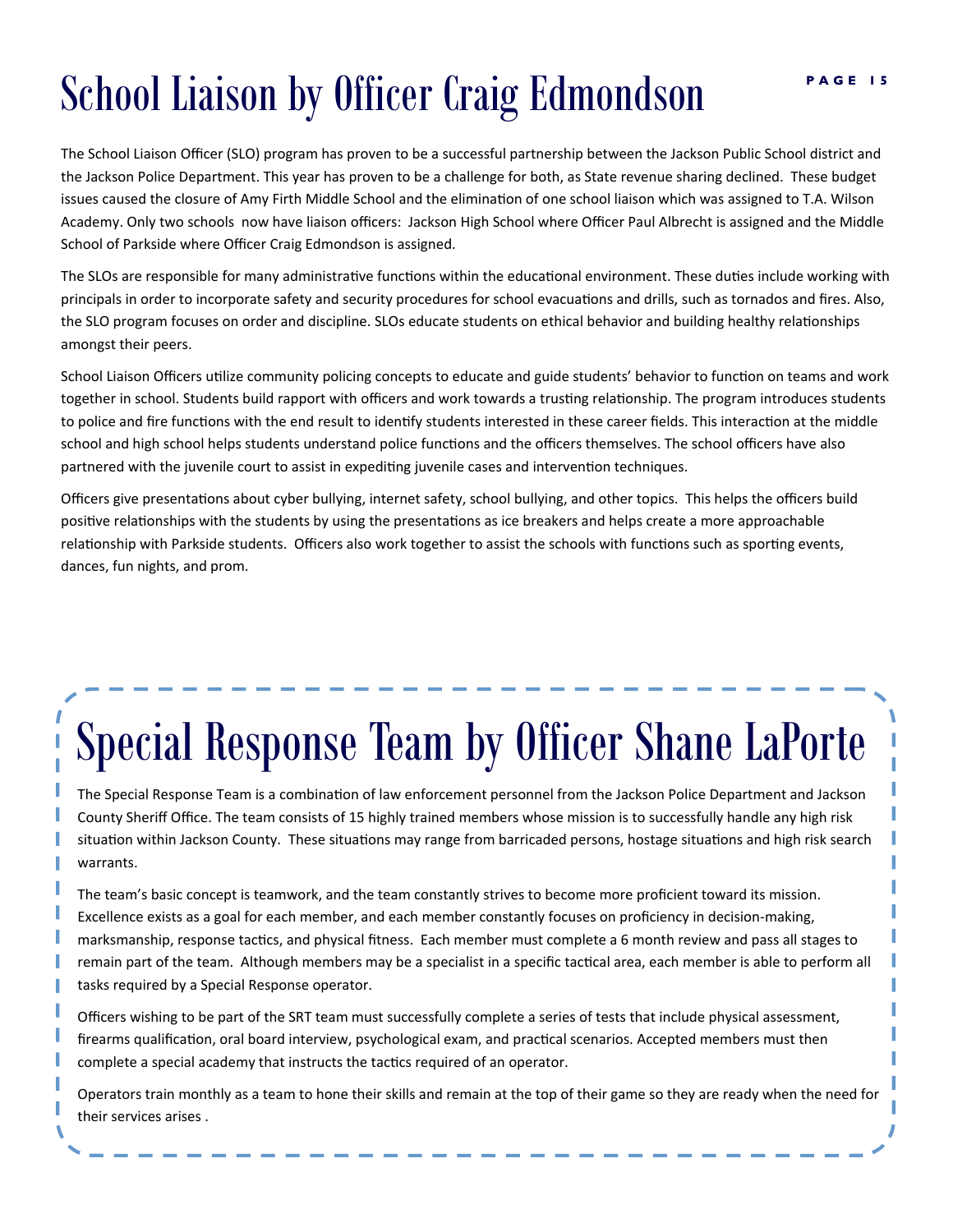

# Evidence Management

The Evidence Management Unit is responsible for the recordkeeping, secure storage, and maintenance of all property received from the Jackson Police Department and the Jackson County Office of the Sheriff. This property includes found items, items taken for evidentiary value, items recovered as stolen, and items held for safekeeping. This unit is staffed by one full time coordinator.

A major responsibility of the Evidence Management Unit is to manage the chain of custody of all evidence, including that which the Unit transports to the Michigan State Police Crime Lab for analysis. The Unit maintains property seized as evidence and protects the chain of custody. The importance of this function is to verify that evidence is exactly how it was submitted when seized and to maintain its credibility when prosecuting cases.

**Kelly Fletcher, Coordinator** 

Evidence also holds property that is found or recovered stolen so officers can attempt to determine ownership and return property to its rightful owner.

Bi-annual audits are completed by an external company of the property room. They verify integrity of the property, procedures, and chain of custody. Upon completion of the audit, the auditor prepares a summary of the audit findings and recommendations for improvements to the system. We have been conducting these audits since 2001 and have received conclusions of continuous improvements and positive remarks on the property management system.

In 2010, the Evidence Management Unit:

- Processed 3557 pieces of property which includes 111 bikes and 62 guns,
- Destroyed 8154 pieces of property that could not be returned to owners or were considered contraband,
- Returned 171 items to owners,
- Auctioned 254 items,
- Turned over 44 items to other agencies,
- Received \$107,428.81 into property
	- \$68,939.39 was deposited as drug forfeiture

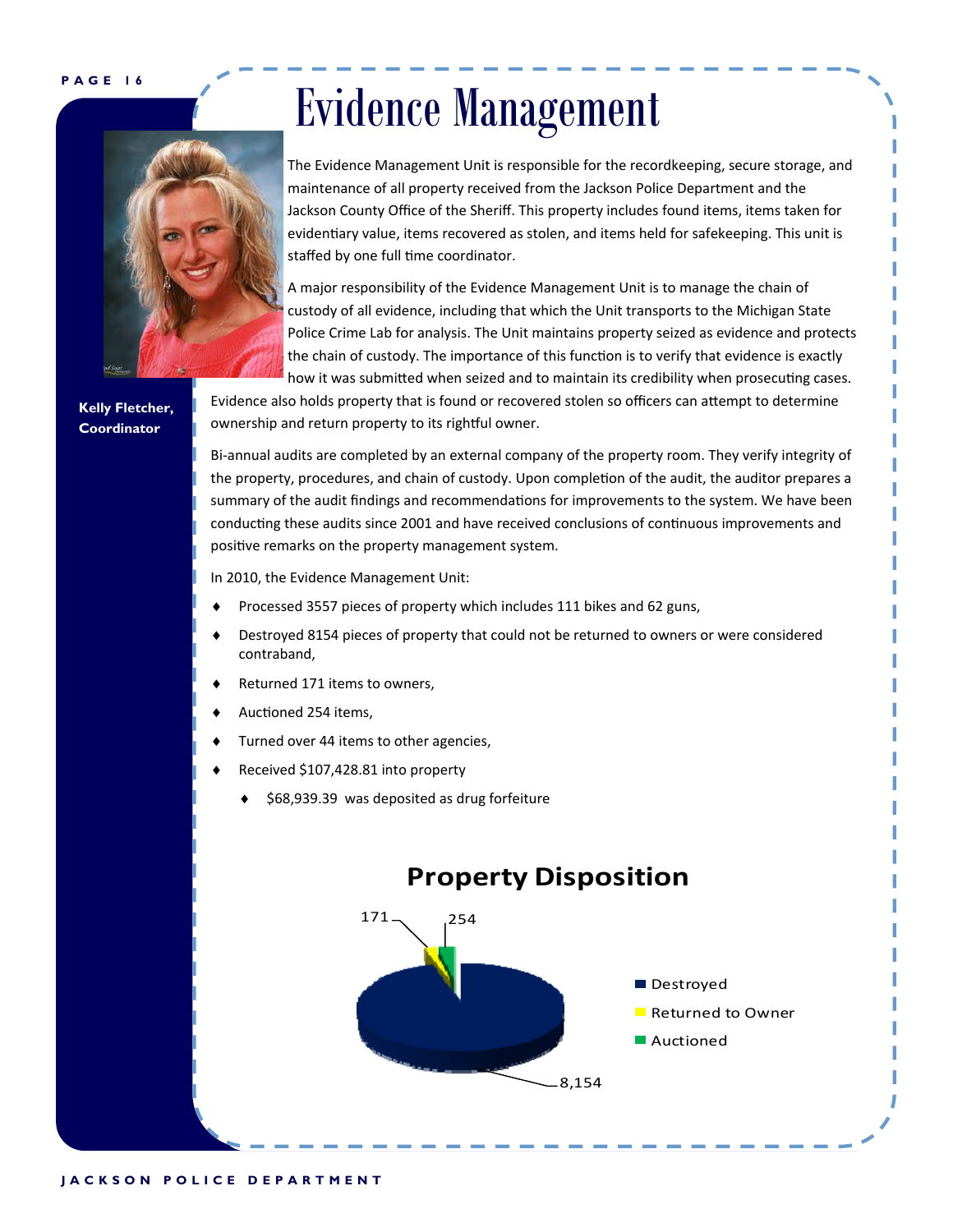## Property Management by Chad Edwards, Coordinator

The function of Property Management is to oversee facility, vehicle, and equipment maintenance. It is our responsibility to ensure that patrol equipment is working properly, and to provide solutions for any problems that may occur. A large portion of our schedule is spent monitoring the condition of the police fleet, but we also maintain the supplies needed in day to day operations. We order and distribute uniforms, belt gear, body armor, and an assortment of items ranging from paper supplies to vehicles. Other responsibilities include preparing purchasing specifications, budgeting, product research, and tracking the pricing and performance of current service contracts.

In 2010 several improvements were made to the police radio system through the use of federal grant funding. The project took several months to complete and created many challenges along the way. The project began as radio consoles were removed from our dispatch center and replaced with an IP-based radio dispatch system. During the transition a new Channel 2 transmitter was installed, new signal comparators for Channel 1 and Channel 2 were replaced, and essential radio components were connected to emergency power sources. Leased telephone circuits were disconnected from the transmitter locations, and communications were re-routed onto fiber optic cables. Several adjustments were made to audio levels to improve clarity and performance, and components were installed to bridge both analog and digital systems onto the IP dispatch network. Upon completion, the system provided more reliable communications, and the transition of several radio circuits to fiber optic cable saved the department approximately \$1,000 per month in billing expenses.

In 2010, grant funding was also received from the Energy Efficiency and Conservation Block Grant Fund. The awarded finances were evenly distributed between the police and fire departments to reduce energy expenditures. After several months of discussions, research, and planning, the majority of the police funding was used to replace the hot water boiler system. The existing system had been in operation since 1952 and was beginning to degrade after so many years of service. This solution provided a dependable heat source for the department, and also reduced our energy use substantially. The completed project included the installation of a new boiler, expansion tank, control module, circulating pumps, exhaust venting, ball valves, and insulated piping. The remaining grant funds were directed towards lighting upgrades scheduled to begin in January 2011.

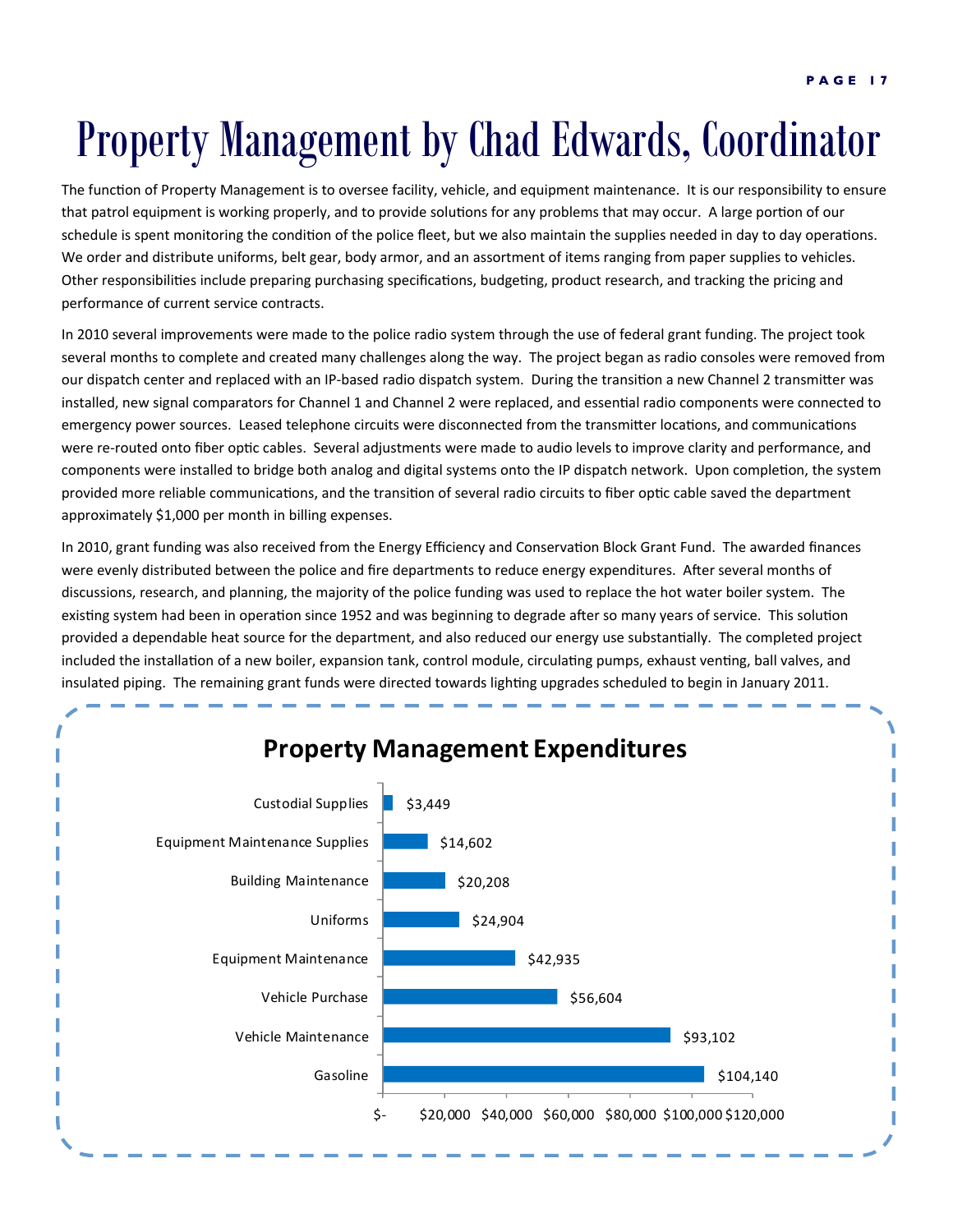

## Canine Unit

The Jackson Police Department continues to employ two full time K9 officers to assist Patrol in areas such as commercial and residential building searches, tracking of individuals involved in felony crimes, and vehicle searches involving illegal narcotics. Without the immediate use of a K9 team, many violent and dangerous subjects may have avoided apprehension over the years. The quality of life for many Jackson residents has improved since the inception of the K-9 program more than a decade ago.

2010 marked another successful year for both Officer Mills with Nero and Officer Scarpino with Zygos. Some of the highlights were:

**Sgt. Tim Hibbard** 

In March, Scarpino and Zygos assisted Blackman Township Public Safety on a traffic stop by searching a vehicle. Zygos alerted on a bag behind the front passenger seat. Inside the bag officers located \$7000 in cash. No one in the vehicle claimed the money, so it was forfeited under the narcotic statute.

- In April, Mills and Nero assisted JNET with a traffic stop on a pickup. They searched the outside of the truck and developed probable cause to search it. Nero alerted on the bed of the pickup and a search was conducted. Inside a lawn mower in the back of the truck was a duffel bag containing 2-1/<sub>2</sub> pounds of marijuana.
- In April, Scarpino and Zygos assisted Blackman Township Public Safety with an evidence search on County Farm Rd. Scarpino and Zygos searched a 10 acre field and found a cash box related to the Blackman Township Incident.
- In May, Mills and Nero were called to assist the Jackson County Sherriff's Office with a burglary of a party store which had just occurred. Mills and Nero started a track from the location of the burglary, and followed the trail for about ½-mile ending at a residence. While at the residence, Mills heard subjects inside talking about the burglary. As a result, the Sheriff's Department arrested three suspects for the theft.



### **K9 Activity**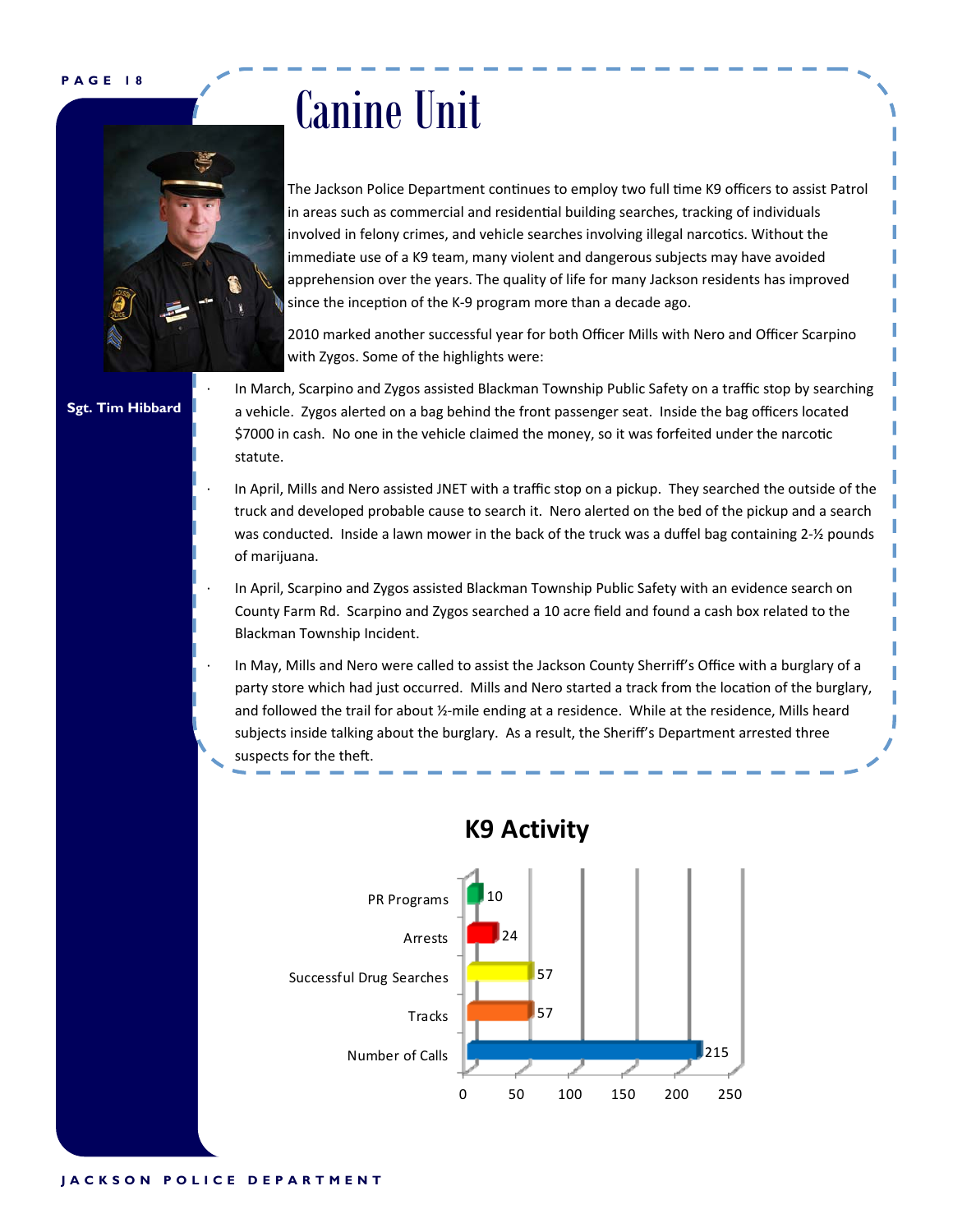## **Honor Guard by Officer Lewis Costley Fase 19**

The Jackson Police Department's Honor Guard is an elite unit of specially trained Officers, who are continuously praised for their professionalism, excellence, and their unwavering dedication to both the team and to the citizens they serve.

The Jackson Police Department's Honor Guard was established by now retired Lieutenant Frank Miller in 1970, and to this day continues to provide its services for a number of functions each year, ranging from funerals for retired Jackson police officers, to marching in parades, and attending flag raising ceremonies.

Retired Lieutenant Miller officially retired from the Honor Guard's service in 2010. He will be sorely missed. The Guard would surely not be who they are today if it were not for this man. Thank you Frank!

The Honor Guard is comprised of 12 members: Lieutenant Chris Simpson, Sergeants Jennifer Carter, Timothy Hibbard, Kevin Hiller, and Jeffrey Mazur; and Officers Lewis Costley, Scott Goings, Shane LaPorte, Jan Noppe, Matthew Peters, Steven Scarpino, and Marc Smith.

Another function the Honor Guard must carry out is one that no member ever wishes to perform, and that is an in the Line of Duty Death.

On March 9, 2010 Officer James Bonneau was fatally wounded while assisting Blackman Township Public Safety Officer Darin McIntosh, in the questioning of a domestic violence suspect.



**Jackson Police Honor Guard members salute at Officer Bonneau's funeral in March 2010.** 

Immediately following Jim's death, members of the Honor Guard took turns standing vigil watch over him, ensuring he was never alone during the time of his greatest sacrifice. Members of the Honor Guard performed this solemn task without hesitation, staying with Jim until the time of his final resting.

When one looks up the word *honor* in the dictionary, words like honesty, distinction, and integrity are found. These words not only describe the members of the Jackson Police Department's Honor Guard, but all members of the Jackson Police Department.

| Officers Killed in the Line of Duty               |                                                                             |  |  |  |  |  |  |  |  |  |  |
|---------------------------------------------------|-----------------------------------------------------------------------------|--|--|--|--|--|--|--|--|--|--|
| Sergeant Frederick Booth                          | Lieutenant William James Nixon                                              |  |  |  |  |  |  |  |  |  |  |
| End of Watch-March 19, 1906                       | End of Watch-April 27, 1978                                                 |  |  |  |  |  |  |  |  |  |  |
| Fatally wounded while apprehending safe burglars. | wounded while apprehending<br>Fatally<br>man<br>a                           |  |  |  |  |  |  |  |  |  |  |
| Captain John Holzapfel                            | transporting stolen construction equipment.                                 |  |  |  |  |  |  |  |  |  |  |
| End of Watch-February 5, 1907                     | <b>Officer James Bonneau</b>                                                |  |  |  |  |  |  |  |  |  |  |
| Fatally wounded by a disgruntled employee.        | End of Watch-March 9, 2010                                                  |  |  |  |  |  |  |  |  |  |  |
| <b>Officer Leonard Carey</b>                      | Fatally wounded while trying to apprehend<br>a<br>domestic violence suspect |  |  |  |  |  |  |  |  |  |  |
| End of Watch-December 13, 1930                    |                                                                             |  |  |  |  |  |  |  |  |  |  |
| Fatally wounded during a domestic disturbance.    |                                                                             |  |  |  |  |  |  |  |  |  |  |
|                                                   |                                                                             |  |  |  |  |  |  |  |  |  |  |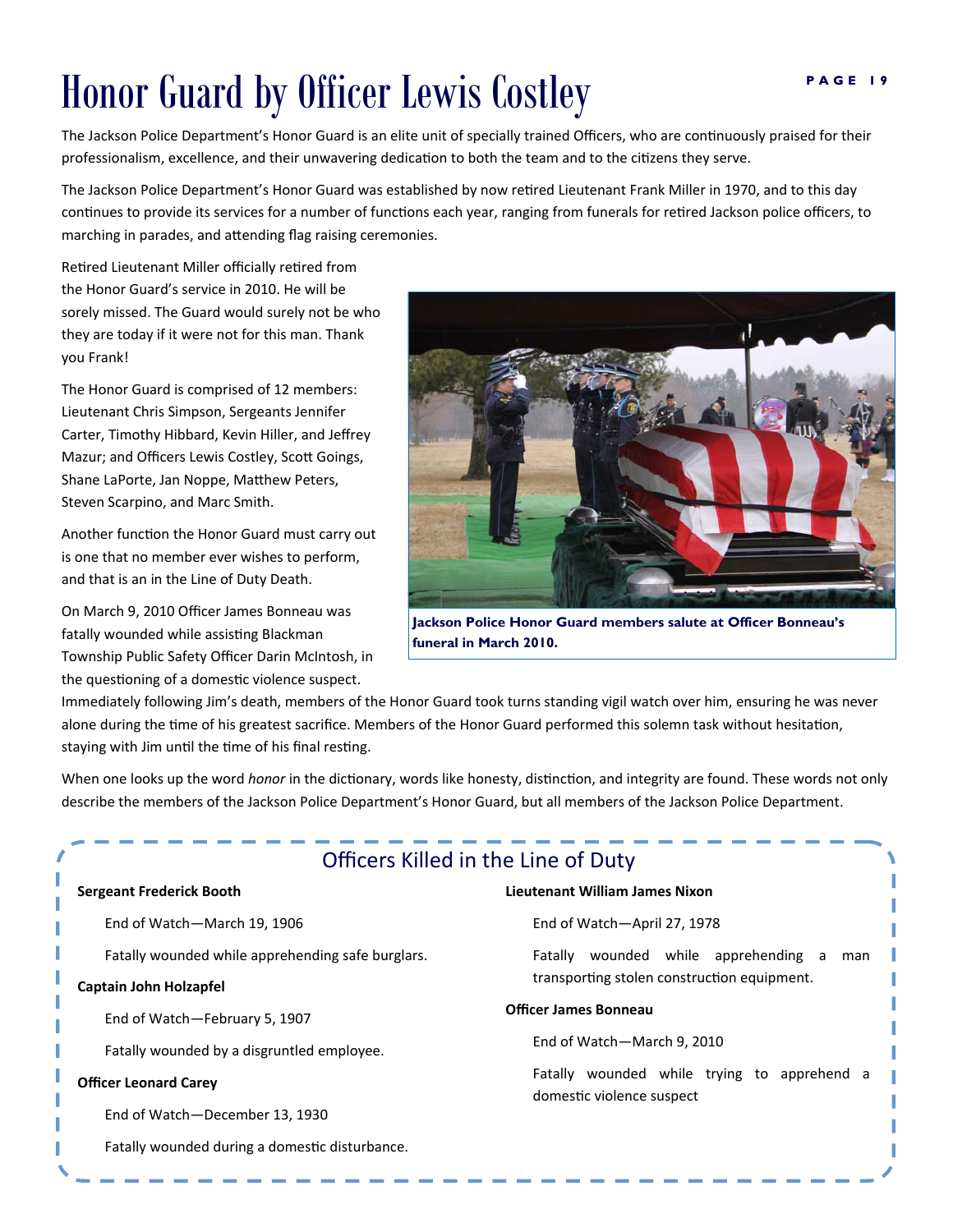# Deputy Chief's Letter



**Deputy Chief John Holda** 

The Webster Dictionary defines loss as, "detriment, disadvantage, or deprivation from failure to keep, have, or get." The Jackson Police Department and our extended family experienced the worst imaginable loss in the police profession with the death of Officer James Bonneau on March 9, 2010. The definition of loss fails to encompass the range of emotions each of us experienced in the hours, days, and months following Jim's death. The tragic memories of that day will remain with me forever.

In addition to coping with the loss of Officer Bonneau, the organization faced the challenge of looming budget cuts and the uncertainty of organizational change. Declining revenues and increasing pressure to reduce operational expenses created an additional level of organizational stress. Despite these hurdles, the men and women of the Jackson Police Department continued to

answer the daily call for service and provide superior service to our community. No call went unanswered; justice was not denied to any victim; and no criminal was ignored! When we made the final tally, the 2010 statistics showed a 13% reduction in criminal activity on the streets of Jackson.

As evidenced throughout this annual report, the collective professionalism and commitment to excellence displayed by the women and men of the Jackson Police Department prove that no impediment can keep the dedicated down. We will continue to rise above that which is out of our control, and make our community a beƩer place in which to work and live. *"Coming together is a beginning, staying together is progress, and working together is success."* This quote by Henry Ford summarizes the feeling I have when I reflect on the past year. Tragedy brought us closer together, our dedication to the profession kept us united, and leading the way during challenging times will bring us continued success.

|                                | ᢦ                        |              |                          |                 |              |                          |                |              |                |             |              |                |                         |
|--------------------------------|--------------------------|--------------|--------------------------|-----------------|--------------|--------------------------|----------------|--------------|----------------|-------------|--------------|----------------|-------------------------|
|                                | Jan                      | Feb          | Mar                      | Apr             | May          | Jun                      | $u$            | Aug          | <b>Sep</b>     | Oct         | Nov          | <b>Dec</b>     | <b>Total</b>            |
| <b>Threatened Deadly Force</b> | $\mathbf 0$              | 0            | 0                        | 0               | $\mathbf 0$  | $\mathbf{1}$             | 2              | $\mathbf 0$  | $\mathbf 0$    | $\mathbf 0$ | 0            | $\mathbf 0$    | $\overline{\mathbf{3}}$ |
| ECD* (Taser)                   | $\overline{\phantom{a}}$ |              | $\overline{\phantom{a}}$ | $\qquad \qquad$ | -            | $\overline{\phantom{0}}$ | -              | -            | -              | -           | 1            | 2              | 3                       |
| <b>PPCT</b>                    | 0                        | 1            | 0                        | 4               | 4            | $\overline{2}$           | $\overline{2}$ | 1            | 3              | 2           | 2            | $\overline{2}$ | 23                      |
| <b>Ground Defense</b>          | 3                        | 4            | 1                        | 1               | 4            | 6                        | 2              | 5            | 6              | 3           | 3            | 6              | 44                      |
| <b>Chemical Agent</b>          | 2                        | 2            | 3                        | 2               | 10           | 7                        | 7              | 5            | 3              | 3           | 2            | 3              | 49                      |
| Arrests                        | 2                        | 3            | $\overline{2}$           | 4               | 11           | 11                       | 9              | 6            | 6              | 5           | 4            | 7              | 70                      |
| Officer Injuries               | 0                        | 0            | 0                        | 1               | 0            | 1                        | 1              | 2            | 1              | $\Omega$    | 0            | 3              | 9                       |
| <b>Subject Injuries</b>        | 0                        | 1            | 0                        | 0               | $\mathbf{1}$ | $\overline{2}$           | 0              | 2            | $\mathbf{1}$   | $\Omega$    | 0            | 1              | 8                       |
| <b>Drugs</b>                   | 0                        | $\mathbf{1}$ | $\overline{2}$           | 0               | $\mathbf{1}$ | $\mathbf 0$              | $\mathbf{1}$   | $\mathbf{1}$ | $\mathbf 0$    | $\mathbf 0$ | $\mathbf{1}$ | 1              | 8                       |
| Alcohol                        | 3                        | 3            | 3                        | 2               | 5            | 6                        | $\mathbf{1}$   | 6            | $\overline{2}$ | 5           | 3            | 4              | 43                      |
| <b>Mental Illness</b>          | 1                        | 0            | $\pmb{0}$                | 0               | $\mathbf{1}$ | 0                        | 0              | 1            | 1              | 0           | 1            | 2              | $\overline{7}$          |

### 2010 Use of Force Summary

In 2010, the Jackson Police Department made 3,066 arrests. Of those arrests, force was applied 82 times. Force was used in 2.6% of total arrests.

\*ECDs were deployed by Jackson Police Officers in November 2010.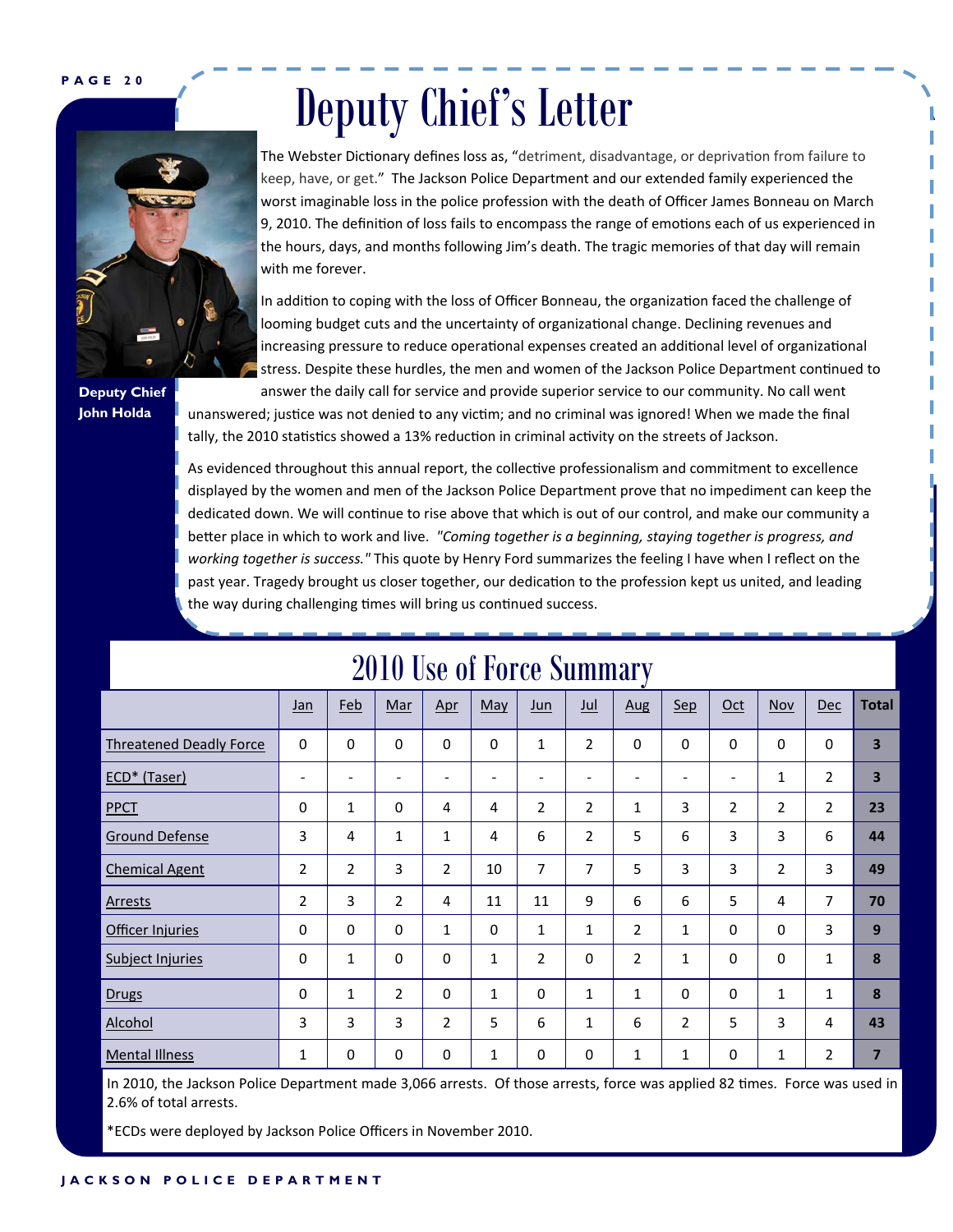### **Pursuit Data Pursuit Duration** □1 Min. ■2 Mins. □3 Mins. □4 Mins.  $0<sup>1</sup>$ 1 2 3 4 5 6 7 Traffic - Speeding Traffic - Other Misdemeanor - Misdemeanor - DWI Firear m Relate d **Initial Violation Suspect Number % of Total None** 2 15% **Alcohol** 10 77% **Drugs** 2 15% **Unknown** 1 7% *Two pursuit suspects were under the influence of both alcohol and drugs.* **Suspect Age Number % of Total 19—23** 2 15% **29—35** 4 30% **36—42** 5 38% **43—49** 2 15%